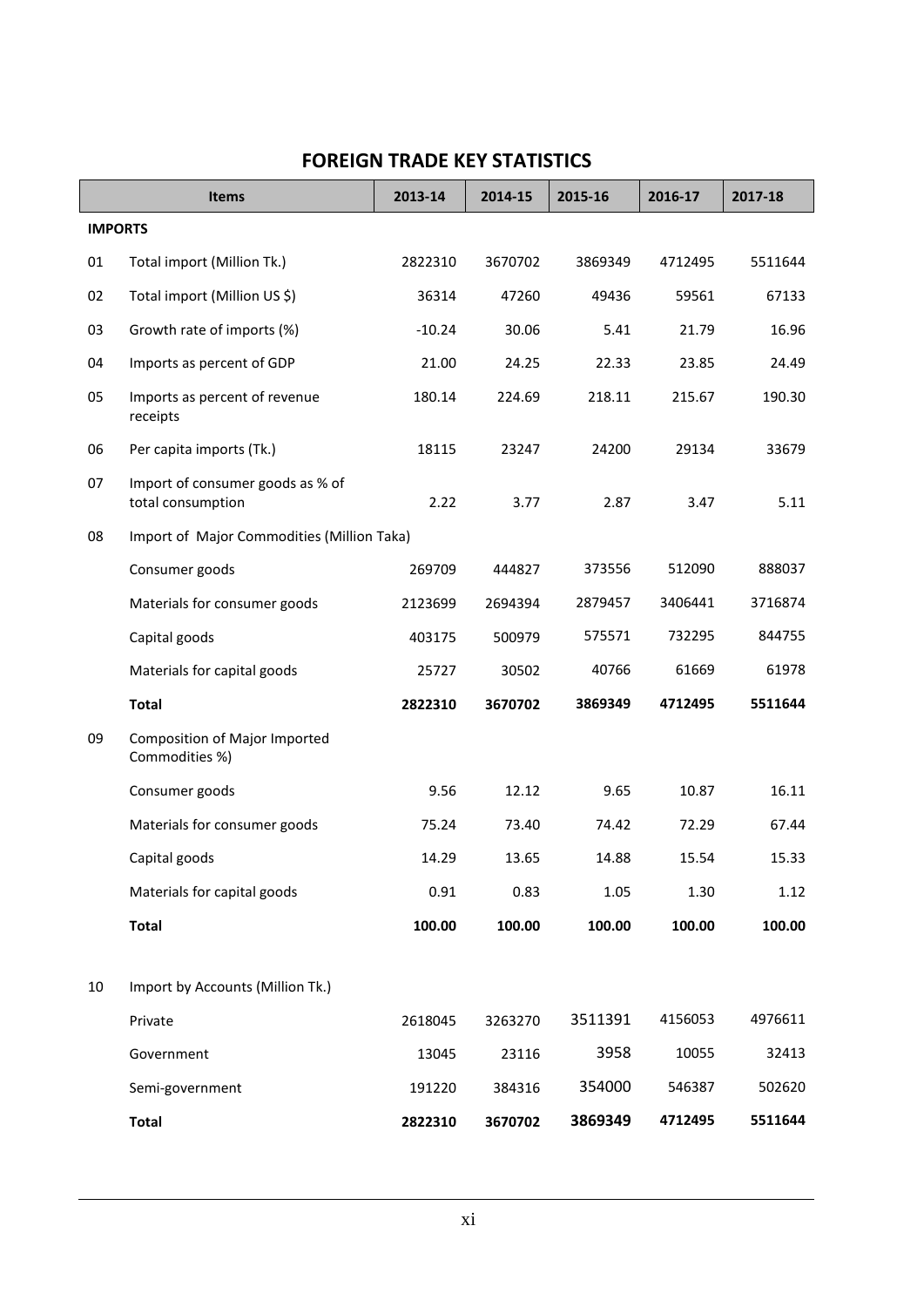|    | <b>Items</b>                                                 | 2013-14 | 2014-15 | 2015-16 | 2016-17 | 2017-18 |
|----|--------------------------------------------------------------|---------|---------|---------|---------|---------|
| 11 | Import by Routes (Million Tk.)                               |         |         |         |         |         |
|    | Sea                                                          | 2484208 | 3492880 | 3704228 | 4547015 | 5198361 |
|    | Air                                                          |         |         |         |         |         |
|    | Land                                                         | 338102  | 177822  | 165121  | 165480  | 313283  |
|    | <b>Total</b>                                                 | 2822310 | 3670702 | 3869349 | 4712495 | 5511644 |
| 12 | Import of Selected Principal Commodities (Million Tk.)       |         |         |         |         |         |
|    | Rice and wheat                                               | 62668   | 121540  | 87012   | 117424  | 260839  |
|    | Milk and cream                                               | 21352   | 23194   | 18339   | 24831   | 28559   |
|    | Petroleum products                                           | 142194  | 359492  | 321800  | 440657  | 384378  |
|    | Fertilizer                                                   | 59572   | 108300  | 91920   | 66485   | 90276   |
|    | <b>Plastic Articles</b>                                      | 105717  | 143590  | 139353  | 172140  | 191460  |
|    | Iron and steel                                               | 129002  | 181559  | 171968  | 202003  | 23457   |
|    | Machinery and equip. incld. Electrical<br>applies.           | 396387  | 373597  | 646636  | 754457  | 979686  |
|    | Man-made staple fibre                                        | 83068   | 118617  | 131162  | 137596  | 153592  |
| 13 | Unit Price of Selected Imported Commodities (Tk. Per M. Ton) |         |         |         |         |         |
|    | Rice                                                         | 33437   | 29421   | 31053   | 34017   | 35433   |
|    | Wheat                                                        | 25870   | 22259   | 18155   | 17389   | 19920   |
|    | Raw cotton                                                   | 170671  | 241624  | 128366  | 213266  | 163896  |
|    | Edible oil                                                   | 68530   | 59149   | 51009   | 59089   | 59566   |
|    | Fertilizer                                                   | 33825   | 32212   | 28179   | 22873   | 25734   |
|    | Cement(Clinker)                                              | 4801    | 4787    | 4268    | 4060    | 4230    |
|    | Cement(Portland, white)                                      | 11184   | 11074   | 12116   | 6190    | 7080    |
|    | Cement (Portland, others)                                    | 7673    | 7590    | 8010    | 9012    | 9119    |
|    | Other Hydraulic Cement                                       | 37728   | 24850   | 28415   | 3210    | 23099   |
|    | Crude petroleum oil                                          | 18864   | 23782   | 23929   | 23920   | 24757   |
|    | Petroleum products                                           | 33390   | 37329   | 34068   | 36789   | 39646   |
|    | Cotton yarn & synthetic yarn                                 | 293733  | 267554  | 238356  | 284008  | 271697  |
|    | Staple fibre                                                 | 325196  | 328496  | 314028  | 229872  | 324271  |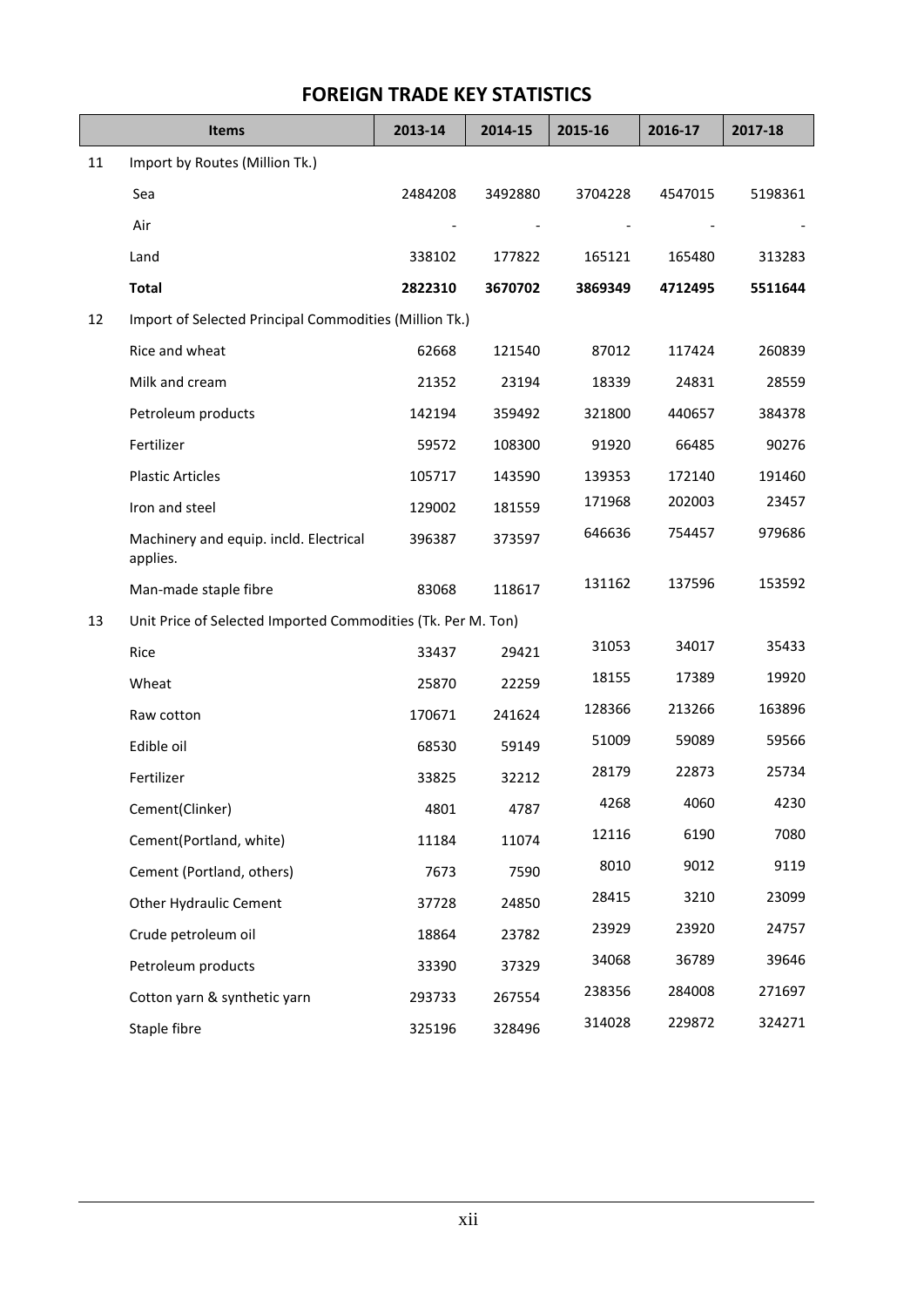|                | <b>Items</b>                                  | 2013-14 | 2014-15 | 2015-16 | 2016-17 | 2017-18 |
|----------------|-----------------------------------------------|---------|---------|---------|---------|---------|
| <b>EXPORTS</b> |                                               |         |         |         |         |         |
| 14             | Exports (Million Tk.)                         | 2122602 | 2408850 | 2634668 | 3003837 | 3087936 |
| 15             | Exports (Million US \$)                       | 27311   | 31014   | 33661   | 37966   | 37612   |
| 16             | Growth rate of exports (%)                    | $-6.44$ | 13.49   | 9.37    | 14.01   | 2.80    |
| 17             | Exports as percent of GDP                     | 15.80   | 15.91   | 15.20   | 15.20   | 13.72   |
| 18             | Per capita exports (Tk.)                      | 13624   | 15256   | 16478   | 18571   | 18869   |
| 19             | Export of Major Commodities (Million Tk.)     |         |         |         |         |         |
|                | Consumer goods                                | 1972376 | 2208592 | 2431758 | 2742563 | 2799366 |
|                | Materials for consumer goods                  | 145035  | 187584  | 188219  | 228906  | 238081  |
|                | Capital goods                                 | 4768    | 12344   | 14558   | 31939   | 48400   |
|                | Materials for capital goods                   | 423     | 330     | 133     | 429     | 2089    |
|                | <b>Total</b>                                  | 2122602 | 2408850 | 2634668 | 3003837 | 3087936 |
| 20             | Composition of Major Exported Commodities (%) |         |         |         |         |         |
|                | Consumer goods                                | 92.92   | 91.69   | 92.30   | 91.30   | 90.65   |
|                | Materials for consumer goods                  | 6.83    | 7.79    | 7.14    | 7.62    | 7.71    |
|                | Capital goods                                 | 0.23    | .51     | 0.55    | 1.07    | 1.57    |
|                | Materials for capital goods                   | 0.02    | 0.01    | 0.01    | 0.01    | 0.07    |
|                | <b>Total</b>                                  | 100.00  | 100.00  | 100.00  | 100.00  | 100.00  |
| 21             | Export by Accounts (Million Tk.)              |         |         |         |         |         |
|                | Private                                       | 2117084 | 2400565 | 2587262 | 2980416 | 3071063 |
|                | <b>TCB</b>                                    |         |         |         |         |         |
|                | Government                                    | 181     | 2253    | 24923   | 43      | 36      |
|                | Semi-government                               | 5337    | 6032    | 22483   | 23378   | 16837   |
|                | Nationalized industries                       |         |         |         |         |         |
|                | Others                                        |         |         |         |         |         |
|                | <b>Total</b>                                  | 2122602 | 2408850 | 2634668 | 3003837 | 3087936 |
| 22             | Export by Routes (Million Tk.)                |         |         |         |         |         |
|                | Sea                                           | 1207709 | 2376477 | 2603710 | 2970013 | 3055231 |
|                | Air                                           |         |         |         |         |         |
|                | Land                                          | 914893  | 32373   | 30958   | 33824   | 32705   |
|                | <b>Total</b>                                  | 2122602 | 2408850 | 2634668 | 3003837 | 3087936 |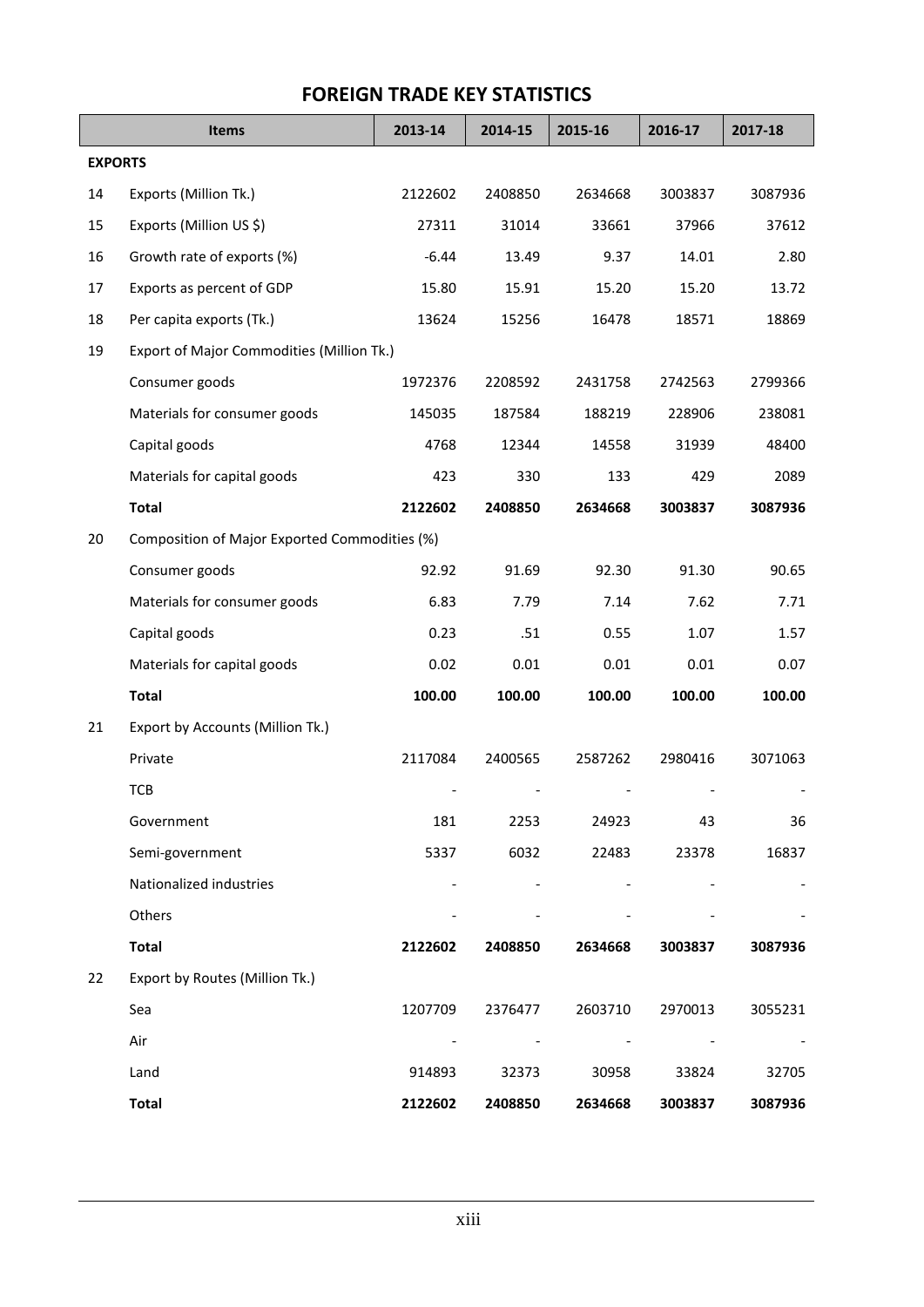|    | <b>Items</b>                                               | 2013-14    | 2014-15  | 2015-16      | 2016-17  | 2017-18  |  |
|----|------------------------------------------------------------|------------|----------|--------------|----------|----------|--|
| 23 | Export of Selected Principal Commodities (Million Tk.)     |            |          |              |          |          |  |
|    | Readymade garments (RMG)                                   | 1375132    | 1977349  | 1173045      | 2449245  | 2513449  |  |
|    | Fish                                                       | 36041      | 43720    | 29031        | 45887    | 418101   |  |
|    | Raw Jute                                                   | 7776       | 8622     | 24721        | 13391    | 12781    |  |
|    | Jute goods (except carpet)                                 | 36066      | 42442    | 59661        | 7564     | 76064    |  |
|    | Raw hides, skins & leather                                 | 35131      | 30876    | 20240        | 19045    | 15118    |  |
|    | Tea                                                        | 270        | 204      | 124          | 369      | 228      |  |
|    | Naphtha & furnace oil                                      | 9638       | 4922     | 4097         | 4546     | 2006     |  |
|    | Vegetables, Fresh/Chilled                                  | 108        | 178      | 161          | 78       | 610      |  |
|    | <b>Pharmaceutical Products</b>                             | 4657       | 5581     | 5755         | 7547     | 8510     |  |
|    | Fertilizer                                                 |            | 4        | $\mathbf{1}$ | 441      | 1        |  |
|    | Footwear                                                   | 32875      | 52110    | 53950        | 67977    | 521465   |  |
|    | China/Ceramic Table ware                                   | 3401       | 3325     | 2448         | 2974     | 2751     |  |
|    | Hats & other Headgear                                      | 2939       | 4930     | 10467        | 15875    | 15075    |  |
|    | <b>Terry Toweling</b>                                      | 3938       | 3238     | 3422         | 3818     | 3472     |  |
| 24 | Unit Price of Selected Export Commodities (Tk. Per M. Ton) |            |          |              |          |          |  |
|    | Raw Jute                                                   | 39821      | 47533    | 106232       | 52800    | 49696    |  |
|    | Jute goods (except carpet)                                 | 61204      | 71961    | 97035        | 84292    | 85759    |  |
|    | Tea                                                        | 223605     | 137286   | 277509       | 158060   | 264446   |  |
|    | Raw hides skins & leather                                  | 1188908    | 1293199  | 1252490      | 1246489  | 1314485  |  |
|    | Fertilizer                                                 |            |          |              | 14240    |          |  |
|    | Shrimps & prawn                                            | 851544     | 917166   | 805661       | 900276   | 923062   |  |
| 25 | Balance of Trade (Million Taka)                            | $-2610050$ | -1261852 | $-1234681$   | -1708658 | -2423708 |  |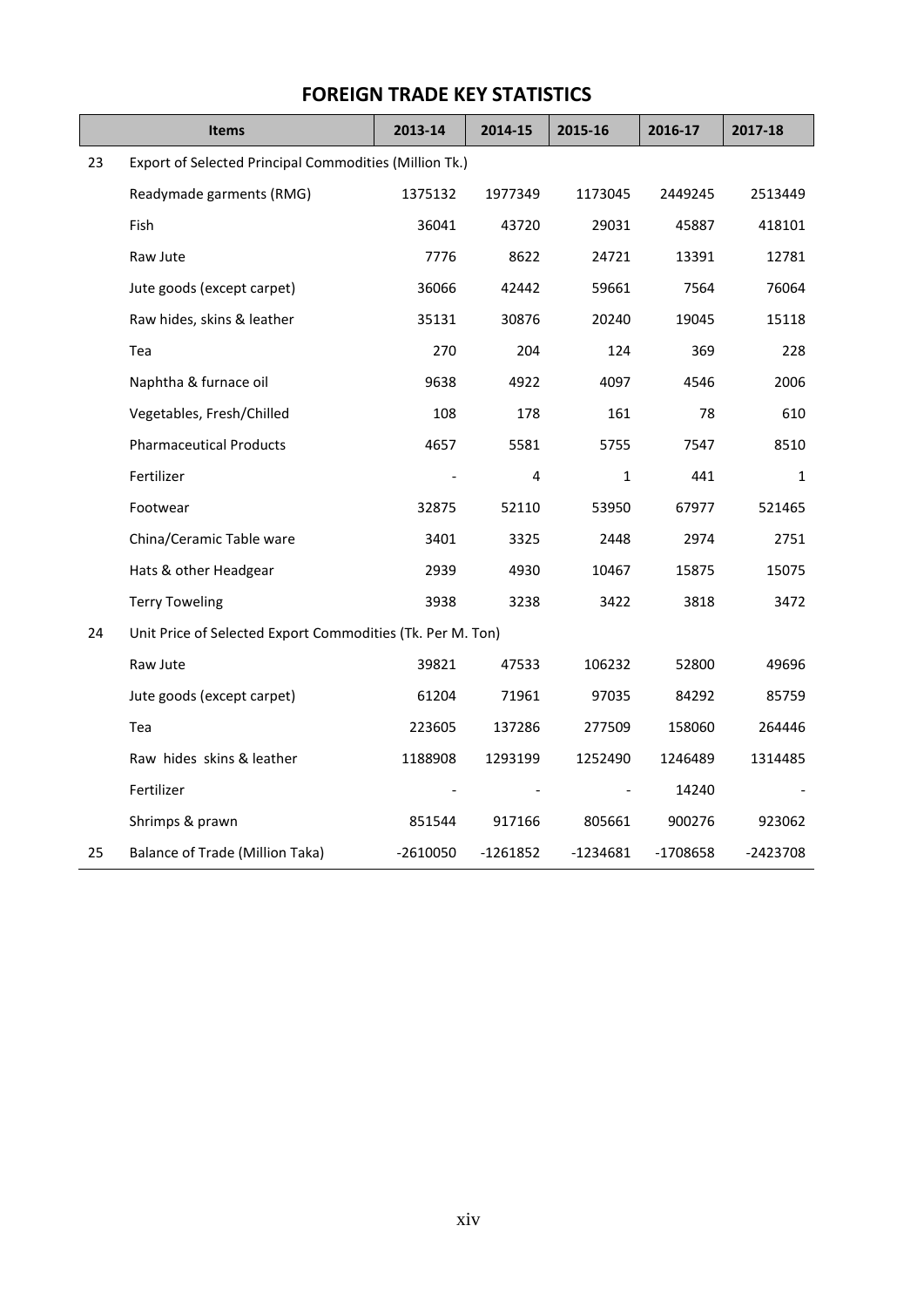## **SECTION- I**

#### **FOREIGN TRADE STATISTICS METHODS OF COMPILATION**

#### **1.1 Introduction**

Collection, compilation and dissemination of Foreign Trade Statistics (FTS) on both exports and imports are considered as one of the major activities of Bangladesh Bureau of Statistics (BBS). BBS brings out this annual publication regularly since 1973-74. The specific objective of FTS is to ensure timely availability of foreign trade data for policy-makers, planners, researchers and other users. This publication contains data on exports and imports with unit, value, quantity and country of origin by commodity following the harmonized commodity description and coding system (HS code) at 2 to 8 digits level.

Publishing micro level data on foreign trade is considered as one of the salient features of the report to its users. To maximize the utilization of the publication, time series data together with comparative statistics have also been presented and discussed. To have an overall view at a glance about foreign trade trend, summary and key findings have been added at the beginning of the report.

#### **1.2 Sources of Data and Collection of Document**

At present, BBS collects foreign trade data only from secondary sources. All data originated from the various customs stations such as sea, land and air ports have been collected from the National Board of Revenue (NBR). NBR collects data from all customs stations that are the primary sources of foreign trade data. BBS collects online data from NBR which contain data in tabular form covering different fields of FT. BBS uses some data as per its requirements from these diversified fields.

In the past, BBS collected 'bills of entry' for imports and 'shipping bills' for exports entries for sea born data. For customs clearance, the importers had to submit bill of entry and exporters shipping bills to the customs houses located at the sea port of Chittagong and Mongla for every consignment imported into or intended of export from Bangladesh. BBS personnel posted at Chittagong and Mongla Customs Houses were responsible for collecting and sending these bills to Foreign Trade Section of National Accounting Wing. The BBS staffs posted at the mentioned two customs houses used to collect the documents regularly and carried them to Dhaka twice or thrice a month. At present, BBS only collects online data from NBR.

Accordingly, the land-born foreign trade data were compiled from the monthly returns received from the land customs stations across the country.

Air-borne data were collected from the air-borne trade returns. These are the bill of entries for imports and customs statements for exports that are received from the air freight unit in Dhaka. But at present, both land-born and air-born foreign trade data have been collected online from NBR.

xv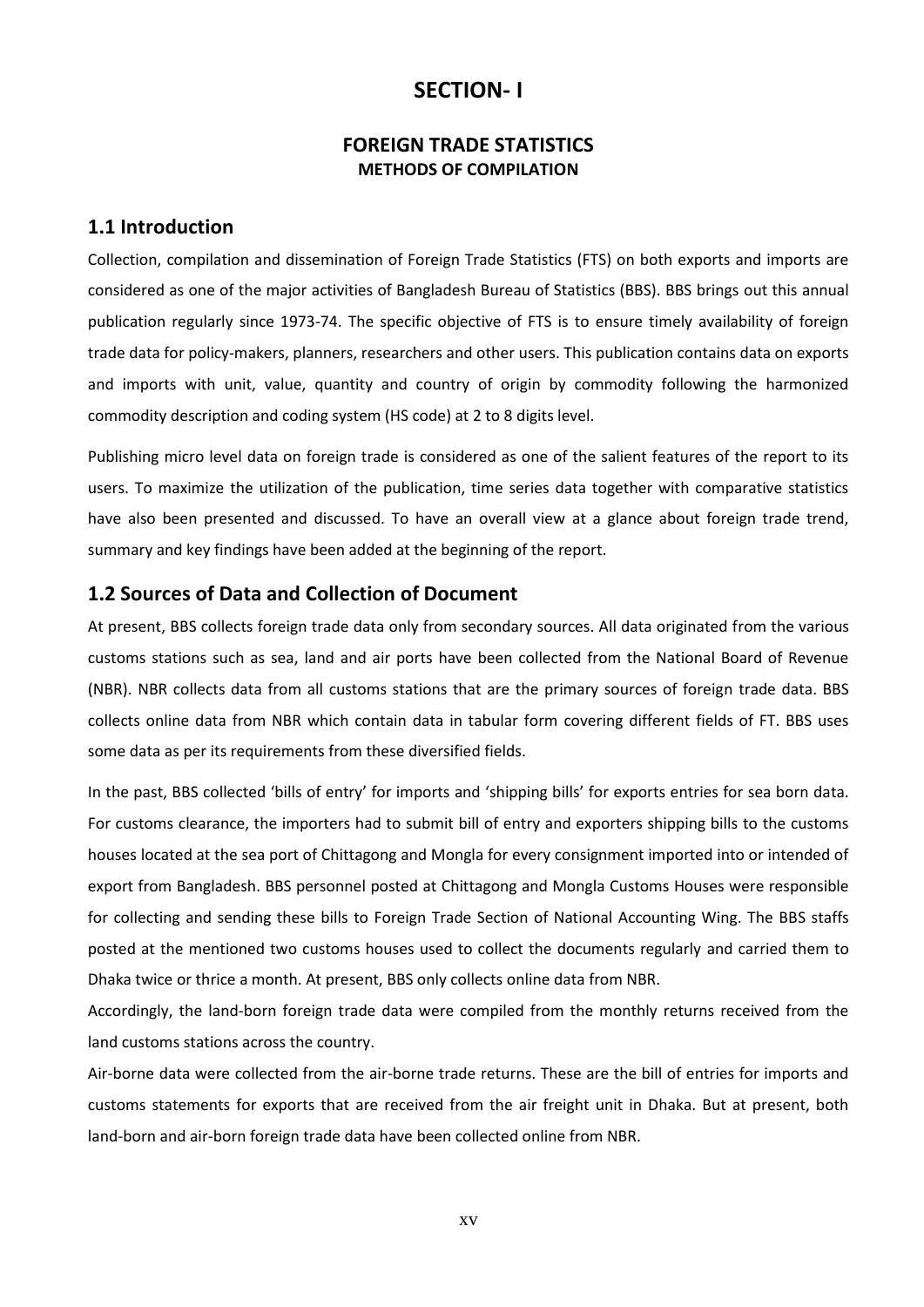#### **1.3 Scope and Coverage**

Except military hardware, bullion, currency notes, coins and goods in transit, FTS includes all other commodities which pass through the boundary of customs territory. In case of imports, all goods and commodities entering into the country and for exports, all goods and commodities leaving the country are incorporated in FTS.

FTS also covers data of the commodities imported to and exported from the country recorded at Export Processing Zones (EPZ). The entire data on exports and imports recorded at various routes such as sea, air, land and postal parcels are taken into account for further processing.

#### **1.4 Classification of Commodity and Coding**

On the basis of 'harmonized commodity description and coding system (HS code)' based on the Standard International Trade Classification (SITC) Rev-3, FTS of Bangladesh are compiled and classified. These classifications are arranged in 98 chapters under 21 sections which cover all commodities of international trade. They include under broad headings of commodities at 4-digit level and detailed description of 8-digit level. BBS has prepared the HS code at 2 to 8-digit level to cover all commodities under foreign trade. Imports are recorded by country of consignment and exports by country of the last known destination. BBS enlists the quantities and values collected online from NBR against HS code and commodities imported and exported. BBS does not change the value of the commodity supplied by NBR. But, in case of quantity, BBS checks and rechecks them in order to find out any inconsistencies between value and quantity. If any anomaly is found, BBS examines it and fixes a reasonable figure of quantity based on observations of last few years' figures of the same commodity. Bangladesh Bureau of Statistics follows Brussels Definition of Value (BDV) for the purpose of valuation. The BDV of goods was introduced in December 1950 under the Principles of the General Agreement on Tariffs and Trade (GATT). The objective was to provide a comparable system of valuation. It has been accepted by almost all countries of the world. Under the BDV, the dutiable value of goods imported for home consumption is calculated at normal price i.e., the price which they could fetch at the time when duty becomes payable on a sale in the open market. In practice, valuation of goods is rather tricky and depends on expediency of revenue collection. Currently, tariff values or the international prices are perceived by the customs authority from floor level for the purpose of determining customs and related duties. BBS records import value on cost, insurance and freight (CIF) basis and export value on free on board (FOB) basis.

#### **1.5 Data Processing, Tabulation and Publication**

Foreign Trade Section head of National Accounting Wing collects online data from NBR on a monthly basis. Then that online data is sent to the personnel of Foreign Trade of National Accounting Wing of BBS for rearranging, processing, tabulating etc. After completion of related works the personnel of Foreign trade section do the correction, compilation and editing. Though most of the tabulations are made according to HS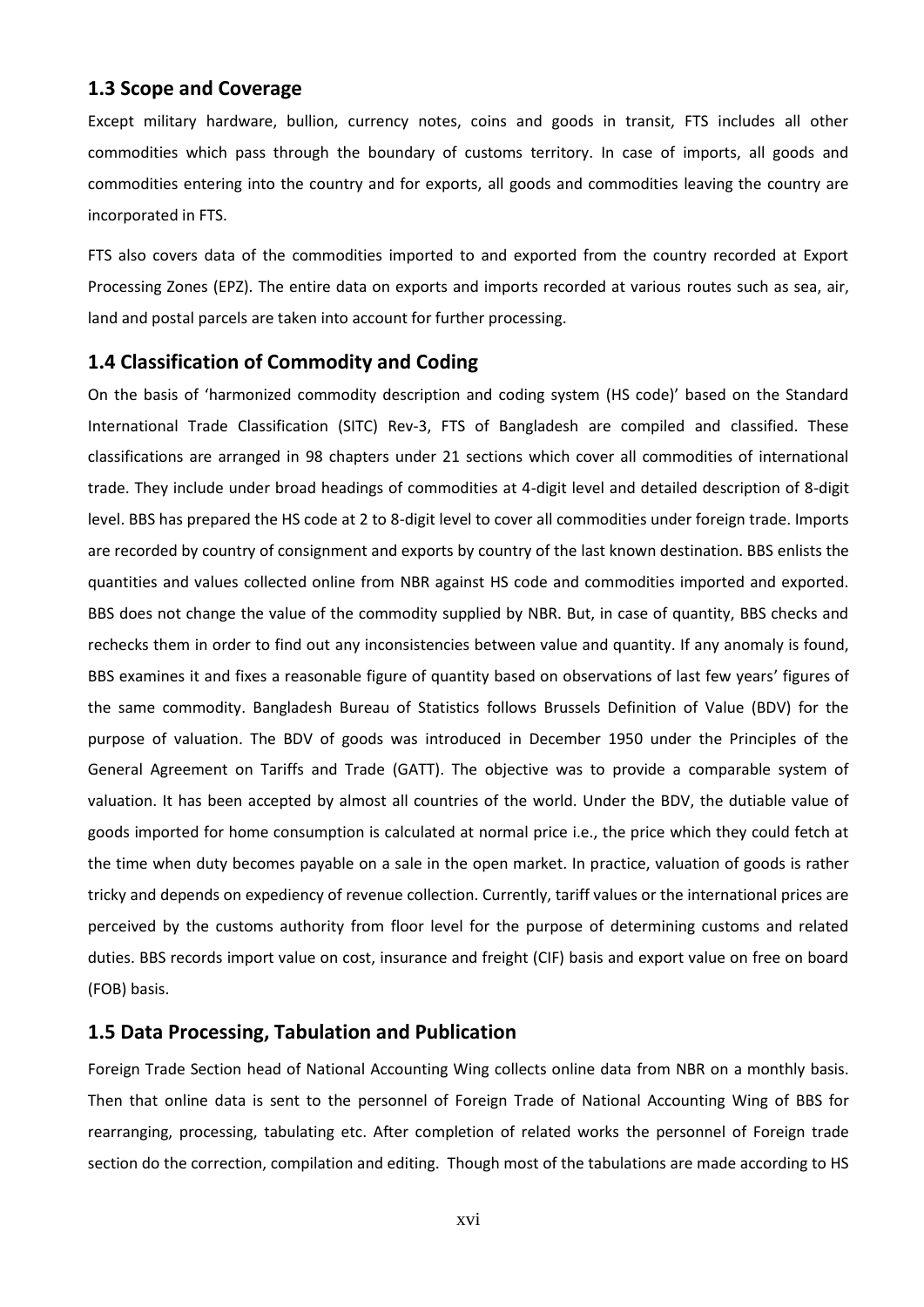Coding, some selected tabulations are done on the basis of category of goods by different exporting or importing accounts.

Selected monthly tables are published in the Monthly Statistical Bulletin and other monthly and annual publications of BBS. FTS are published on fiscal year basis, from July 1 to June 30.

## **1.6 Systems of Trade**

There are two systems of computing trade statistics: (i) the special trade system and (ii) the general system of trade. Special trade system is based on the concept of "clearance through the customs frontiers" which is, in fact, the statistical boundary. Any commodity that is not cleared by the customs is excluded from such statistics. The general system of trade considers the national boundary as the statistical frontier. It means that all goods and commodities except military goods, bullion, currency notes, coins and goods in transit, entering or leaving the country are recorded in trade statistics.

Earlier Bangladesh followed the special trade system. For better coverage, Bangladesh is now applying the general trade system. The main characteristics of the general trade system are summarized below:

#### **The General Trade System**

**Imports:**

- i) Imports "entering directly" for home consumption or use.
- ii) Imports into customs bonded manufacturing plants.
- iii) Imports into customs bonded warehouses and free area.

**Exports:**

- i) Exports of national produce.
- ii) Exports from customs bonded manufacturing plants.
- iii) Nationalized exports.
- iv) Exports from customs bonded warehouses and free area.

Re-export is included after clearance from customs and falls under category (iii) and (iv) mentioned above.

## **1.7 Computation of Trade Indices**

Indices of imports and exports are designed to measure the overall position and direction of movements of values, prices and quantities of commodities which are bought and sold in the international market. Construction of indices is based on published data. Unit Price Index is computed by taking 2002-2003 as the base year.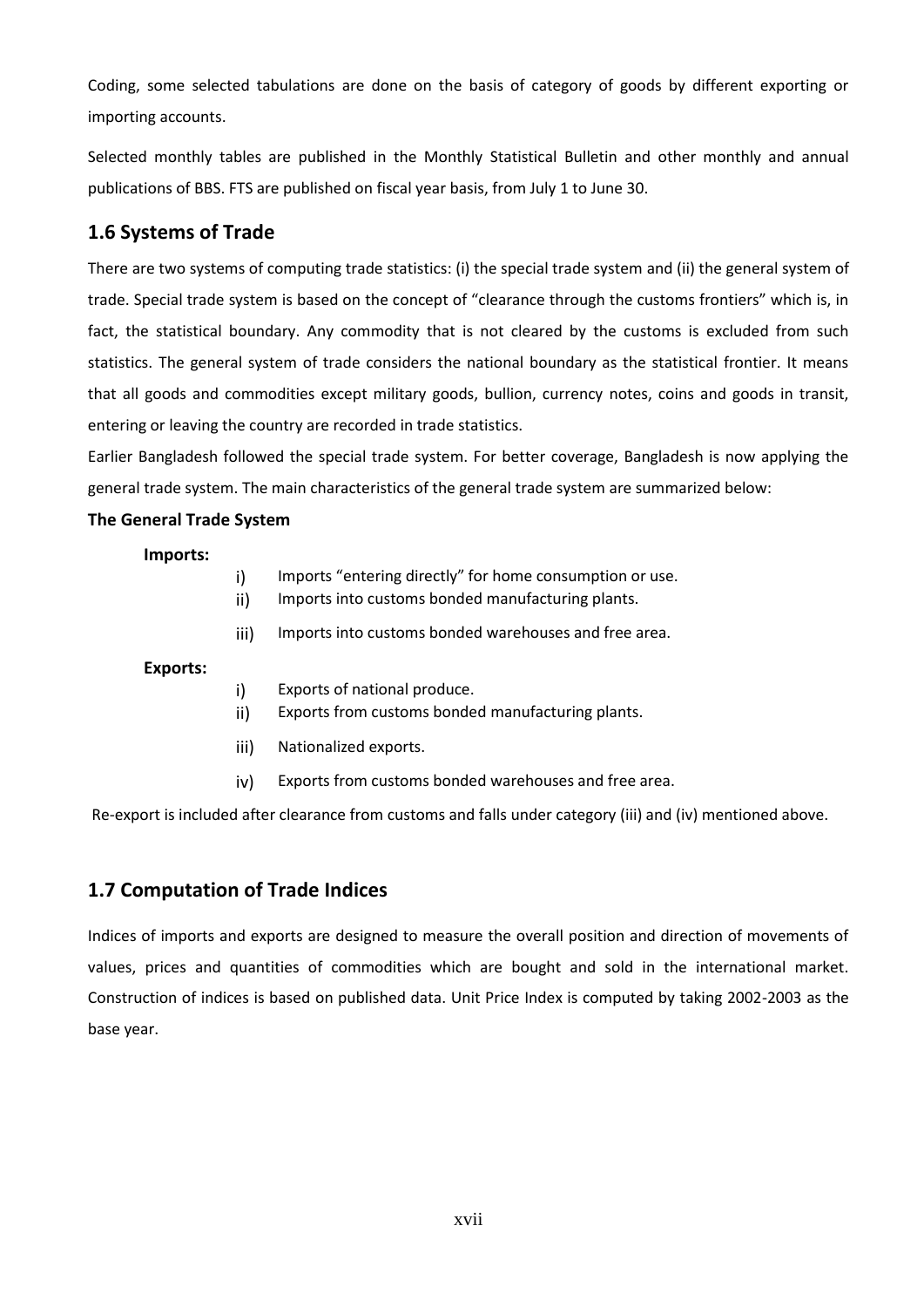**Unit Price Index (UPI):** It represents the overall direction of price movements of commodities bought and sold in the international market. Prices are based on FOB values of exports and CIF values of imports.

The main reasons for selection of 2002-03 as base year are:

- i) It was considered a normal year for business/trade activity.
- ii) HS coding system at 8 digit level was adopted in BBS in 2002-03. In HS coding system, the total number of commodities is 8123. For better classification and representation of new commodities in the index basket, the year of introducing HS code was chosen as the base year.

BBS has been computing various annual indices of foreign trade and publishing them in its Monthly Statistical Bulletin and other monthly and annual publications.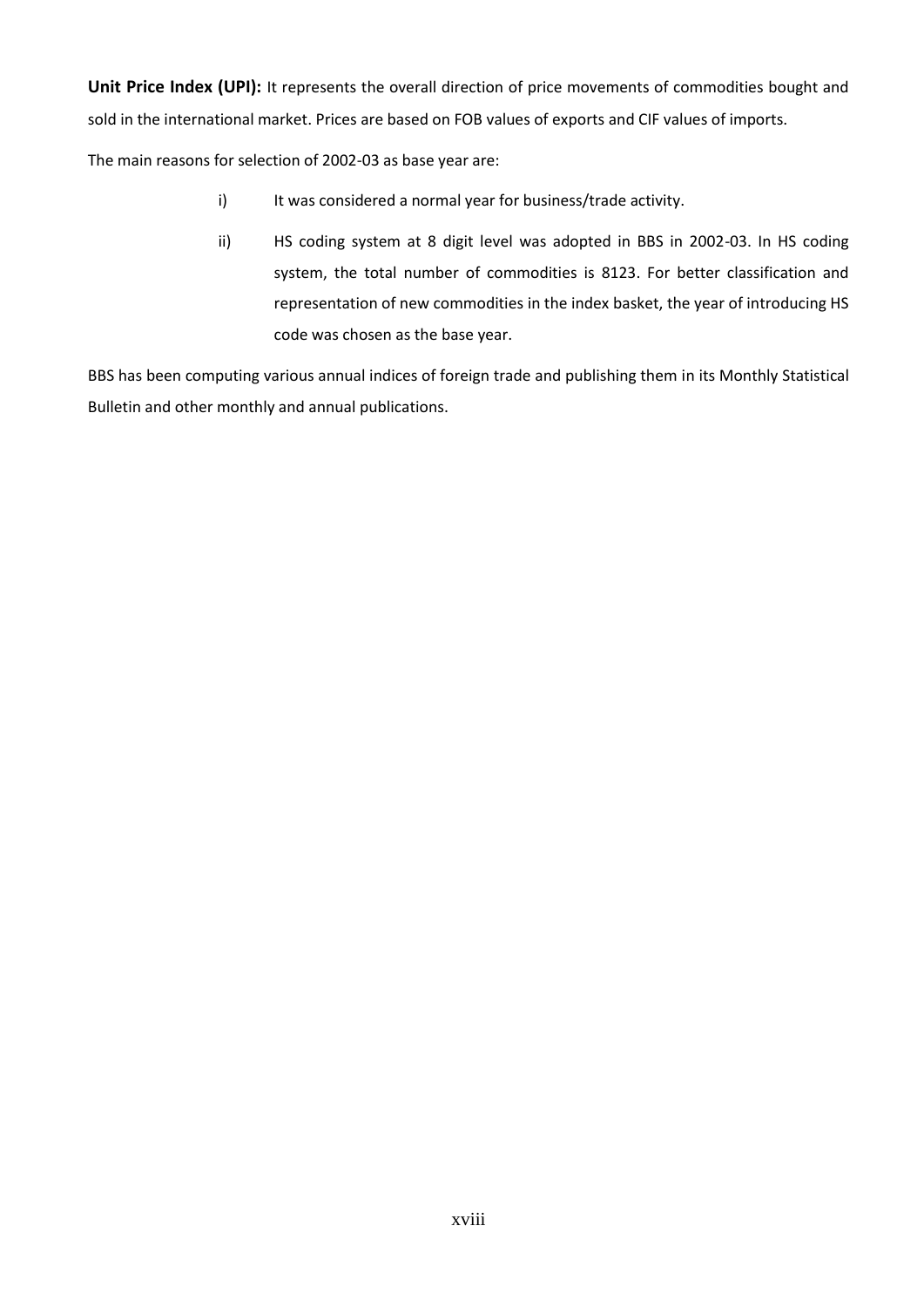## **SECTION**- **II**

#### **FOREIGN TRADE OF BANGLADESH: AN OVERVIEW**

#### **2.1 Balance of Trade**

Foreign trade plays a vital role in achieving rapid economic development of a country. Since Bangladesh is a developing country, foreign trade can be considered and given the pivotal importance. But unfortunately, trade balance of this country is still very unfavorable. Each year Bangladesh has to spend a huge amount of money for importing consumer goods and materials which are not a favorable for our country. Bangladesh also spends much more amount of money for importing industrial raw materials, but it shows a positive signal for our economy as industries production of the economy. The country's requirement of petroleum products is entirely met by imports.

During the last five years, trade balance of Bangladesh has followed previous trend of increasing. It is observed from the last five year figures given in Table 2.1 that the trade gap is widening gradually. With a view to reducing the gap between exports and imports, the Government is trying to boost up the volume of exports by aiding private exporters in many ways. Arrangement of trade fairs at home and abroad is an effective measure for promoting export. Over the last few years, some non-traditional items have been enlisted in the exportable commodities list. The trend of balance of trade of Bangladesh during the last 5 years is shown below:

| Year    | <b>Trade balance (million Tk.)</b> | <b>Ratio of exports and imports</b> |
|---------|------------------------------------|-------------------------------------|
| 2013-14 | $-2610050$                         | 1:1.33                              |
| 2014-15 | -1261852                           | 1:1.52                              |
| 2015-16 | $-1234681$                         | 1:1.47                              |
| 2016-17 | -1708658                           | 1:1.57                              |
| 2017-18 | -2423708                           | 1:1.78                              |

|  |  |  | Table 2.1 Balance of Trade of Bangladesh during last five years. |
|--|--|--|------------------------------------------------------------------|
|--|--|--|------------------------------------------------------------------|

Source: National Board of Revenue (NBR)

Note: Trade balance is negative (-) for Bangladesh.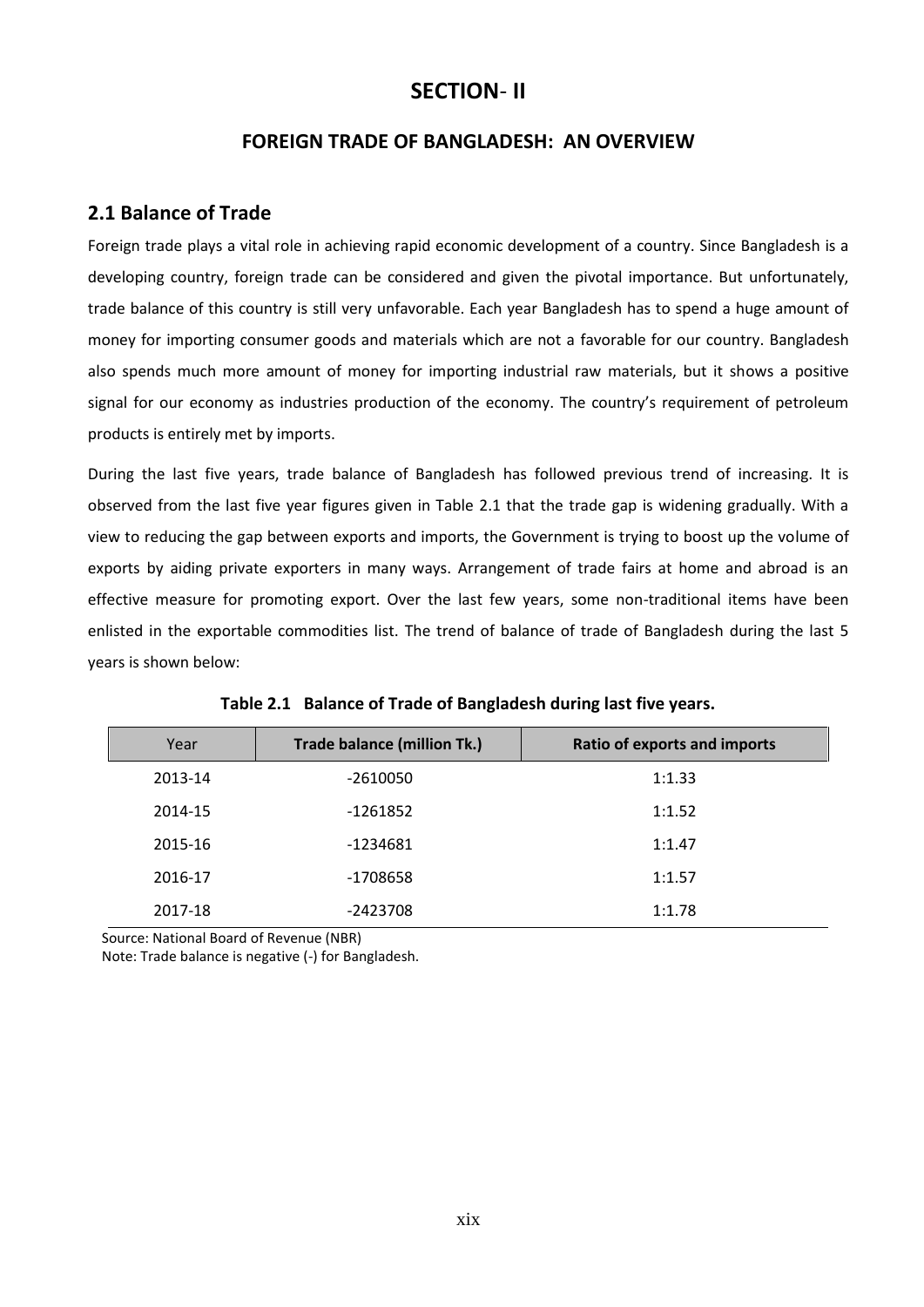

It is evident from the table 2.1 that the trade gap in 2017-18 had been decreased. In 2016-17, it was 1708658 million which had been increased to 2423708 million in 2017-18.

#### **2.2 Imports**

During the last five years, the average growth of imports was recorded to 16.96%, the lowest decreased by -10.24% in 2013-14 and the highest 30.06% in 2014-15. Average import value during 2013-14 to 2017-18 was Tk. 4117300 million. Total import value in 2017-18 was 5511644 million in taka and 67133 million in US dollar. Year wise imports are given in table 2.2.

| Year    | <b>Imports (Million Tk.)</b> | <b>Imports (Million US dollars)</b> | % change (In Tk.) |
|---------|------------------------------|-------------------------------------|-------------------|
| 2013-14 | 2822310                      | 36314                               | $-10.24$          |
| 2014-15 | 3670702                      | 47260                               | 30.06             |
| 2015-16 | 3869349                      | 49436                               | 05.41             |
| 2016-17 | 4712495                      | 59561                               | 21.79             |
| 2017-18 | 5511644                      | 67133                               | 16.96             |

**Table 2.2: Imports of Bangladesh from 2013-14 to 2017-18.**

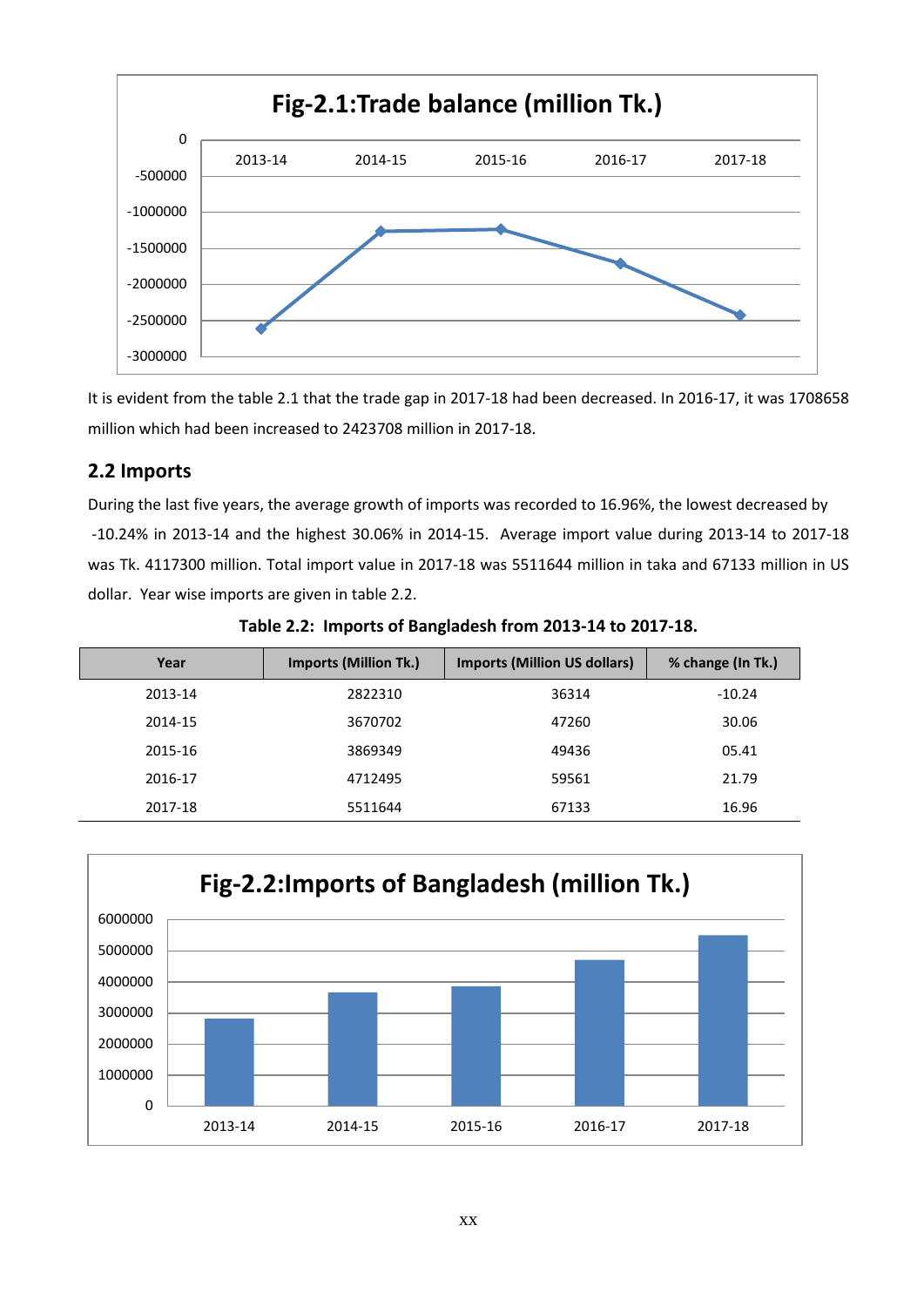## **2.2.1 Trends of Monthly and Quarterly Imports**

The following table shows the monthly and quarterly import of commodities during 2017-18.

| <b>Month/Quarter</b>         |                    | Import              |        |  |
|------------------------------|--------------------|---------------------|--------|--|
|                              | <b>Million Tk.</b> | <b>Million US\$</b> |        |  |
| July - September 2017        | 1214207            | 14789               | 22.03  |  |
| July                         | 399225             | 4863                | 7.24   |  |
| August                       | 432558             | 5269                | 7.85   |  |
| September                    | 382424             | 4658                | 6.94   |  |
| <b>October-December 2017</b> | 1411161            | 17188               | 25.60  |  |
| October                      | 487350             | 5936                | 8.84   |  |
| November                     | 486978             | 5932                | 8.84   |  |
| December                     | 436833             | 5321                | 7.93   |  |
| January - March 2018         | 1424896            | 17356               | 25.85  |  |
| January                      | 493317             | 6009                | 8.95   |  |
| February                     | 469324             | 5716                | 8.52   |  |
| March                        | 462255             | 5630                | 8.39   |  |
| April-June 2018              | 1461380            | 17800               | 26.51  |  |
| April                        | 516473             | 6291                | 9.37   |  |
| May                          | 533592             | 6499                | 9.68   |  |
| June                         | 411315             | 5010                | 7.46   |  |
| Total (July - June)          | 5511644            | 67133               | 100.00 |  |

**Table 2.3: Monthly and Quarterly Trend of Imports during last year.**

Graphical representation of the monthly trend of imports volume has shown in Fig. 2.3.



The volume of imports in May, 2018 was 533592 Million Tk, which was highest among all other months of FY 2017-18.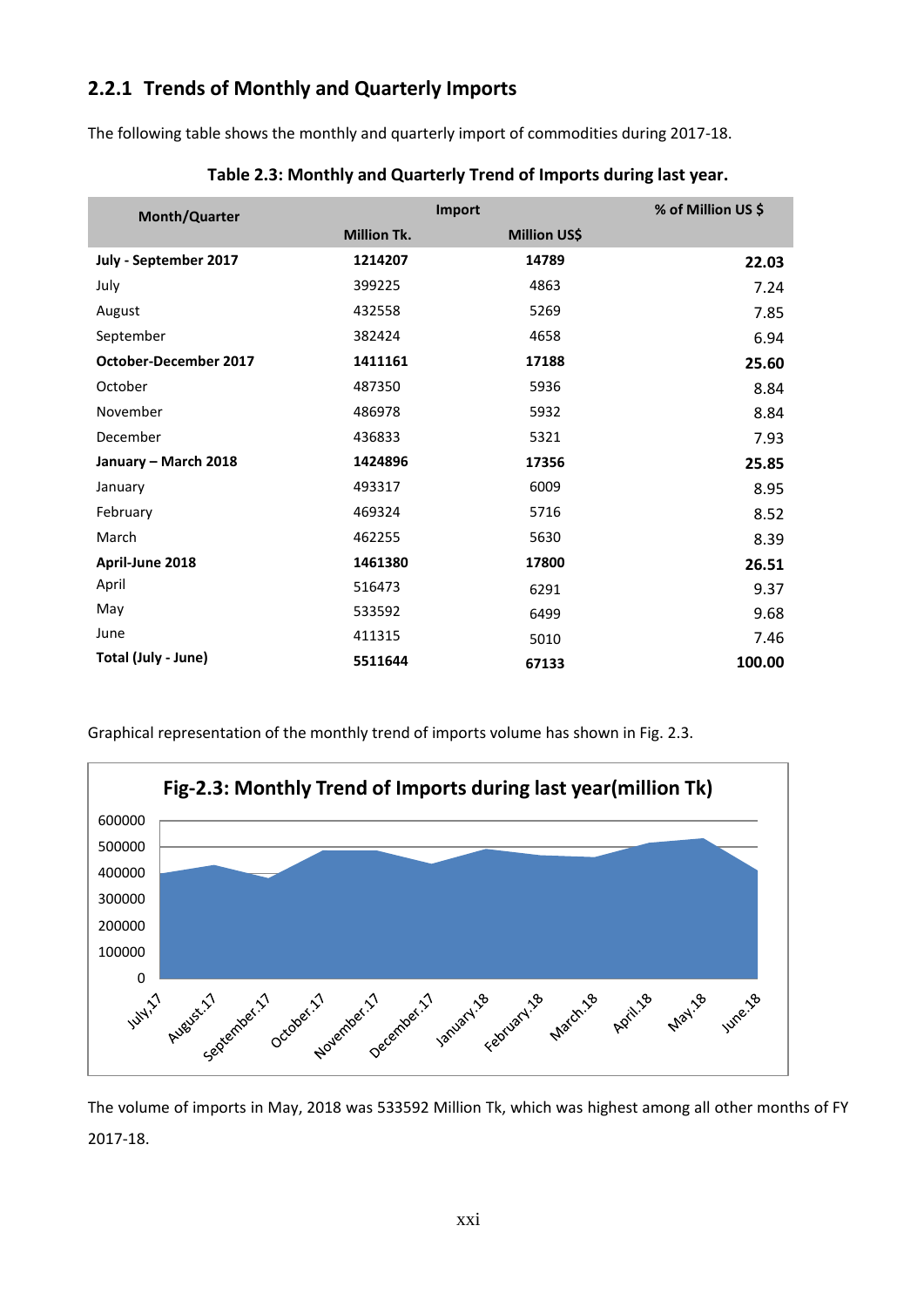|         |                                 |                                               |                      |                                       | (Million Tk.) |
|---------|---------------------------------|-----------------------------------------------|----------------------|---------------------------------------|---------------|
| Year    | <b>Consumer</b><br><b>Goods</b> | <b>Materials for</b><br><b>Consumer Goods</b> | <b>Capital Goods</b> | <b>Materials for Capital</b><br>Goods | <b>Total</b>  |
| 2013-14 | 269709                          | 2123699                                       | 403175               | 25727                                 | 2822310       |
| 2014-15 | 444827                          | 2694394                                       | 500979               | 30502                                 | 3670702       |
| 2015-16 | 373556                          | 2879457                                       | 575570               | 40766                                 | 3869349       |
| 2016-17 | 512090                          | 3406441                                       | 732295               | 61669                                 | 4712495       |
| 2017-18 | 888037                          | 3716874                                       | 844755               | 61978                                 | 5511644       |

**Table 2.4: Import by Major Commodities, 2013-14 to 2017-18**

Table 2.4 analyses the comparative position of major commodities grouped as consumer goods, materials for consumer goods, capital goods and materials for capital goods.



Fig.2.4 shows that import value of materials for consumer goods remains always significantly higher than all other major commodities and it is increasing continuously.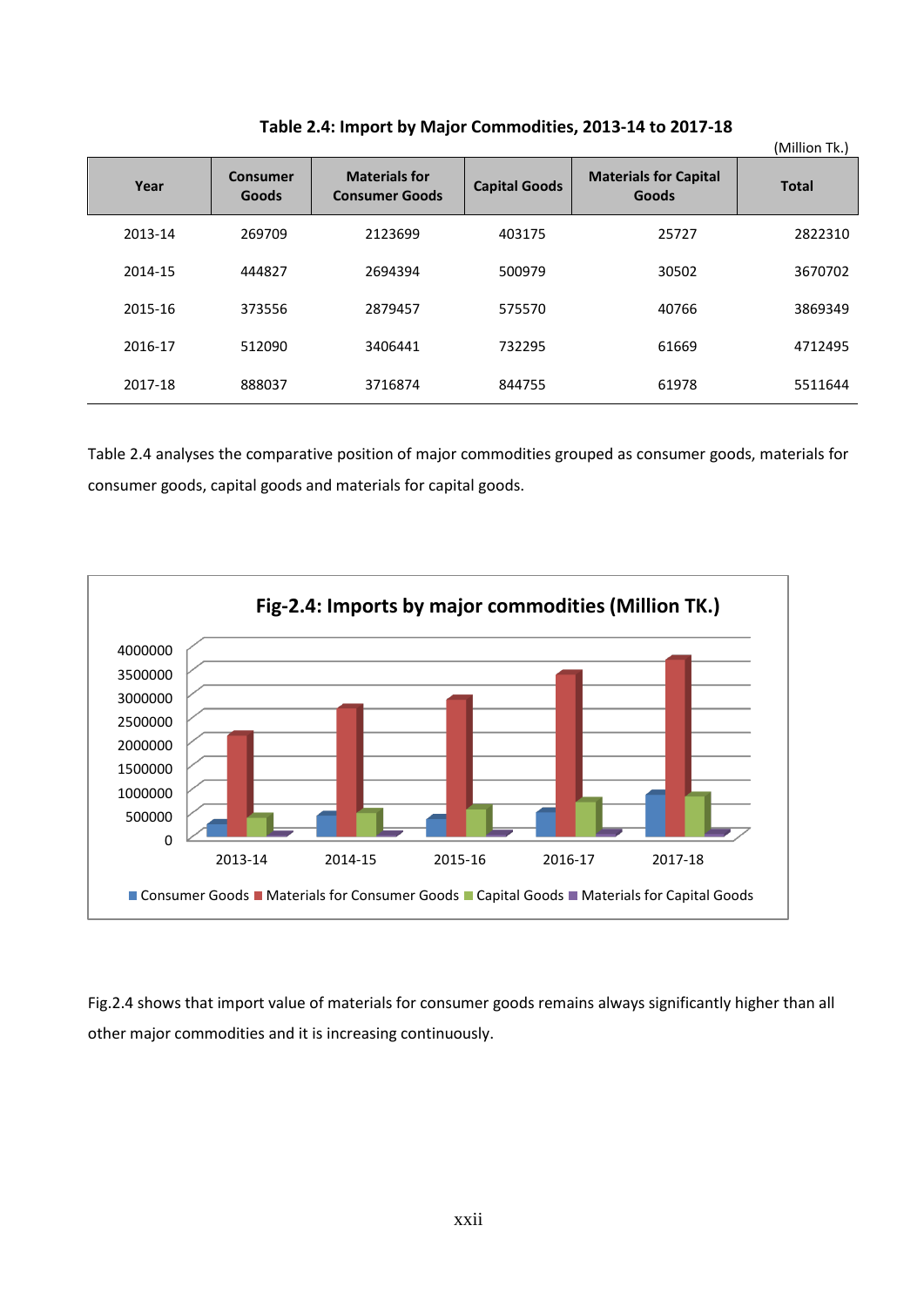# **2.2.2. Imports of Principal Goods**

The imports of principal goods during the last five years are given below:

| Table 2.5. Imports of Frincipal Goods during last live years |         |         |         |         | (Million Tk.) |
|--------------------------------------------------------------|---------|---------|---------|---------|---------------|
| <b>Principal commodities</b>                                 | 2013-14 | 2014-15 | 2015-16 | 2016-17 | 2017-18       |
| Milk and cream                                               | 21353   | 23194   | 18339   | 24831   | 28639         |
| Sugar                                                        | 61691   | 64256   | 55899   | 90737   | 78171         |
| Rice                                                         | 6353    | 42961   | 11071   | 10238   | 136048        |
| Wheat                                                        | 56315   | 78580   | 75941   | 107186  | 124791        |
| Raw cotton                                                   | 167288  | 181968  | 110     | 1888    | 272378        |
| Petroleum oil (crude)                                        | 4801    | 24825   | 30763   | 40356   | 29925         |
| Petroleum products                                           | 142194  | 359492  | 321800  | 318497  | 502620        |
| Fertilizer                                                   | 59572   | 108300  | 91920   | 66485   | 90271         |
| Plastics and articles                                        | 105717  | 143590  | 139353  | 172140  | 191460        |
| Edible oil                                                   | 175228  | 216574  | 221132  | 273069  | 283464        |
| Iron & steel                                                 | 129002  | 181560  | 1719683 | 202003  | 234569        |
| Machinery equipment inclu. Elec. Appliances                  | 396387  | 373597  | 646636  | 754457  | 979686        |
| Textile yarn (cotton & synthetic)                            | 83034   | 111286  | 117821  | 129332  | 150738        |

## **Table 2.5: Imports of Principal Goods during last five years**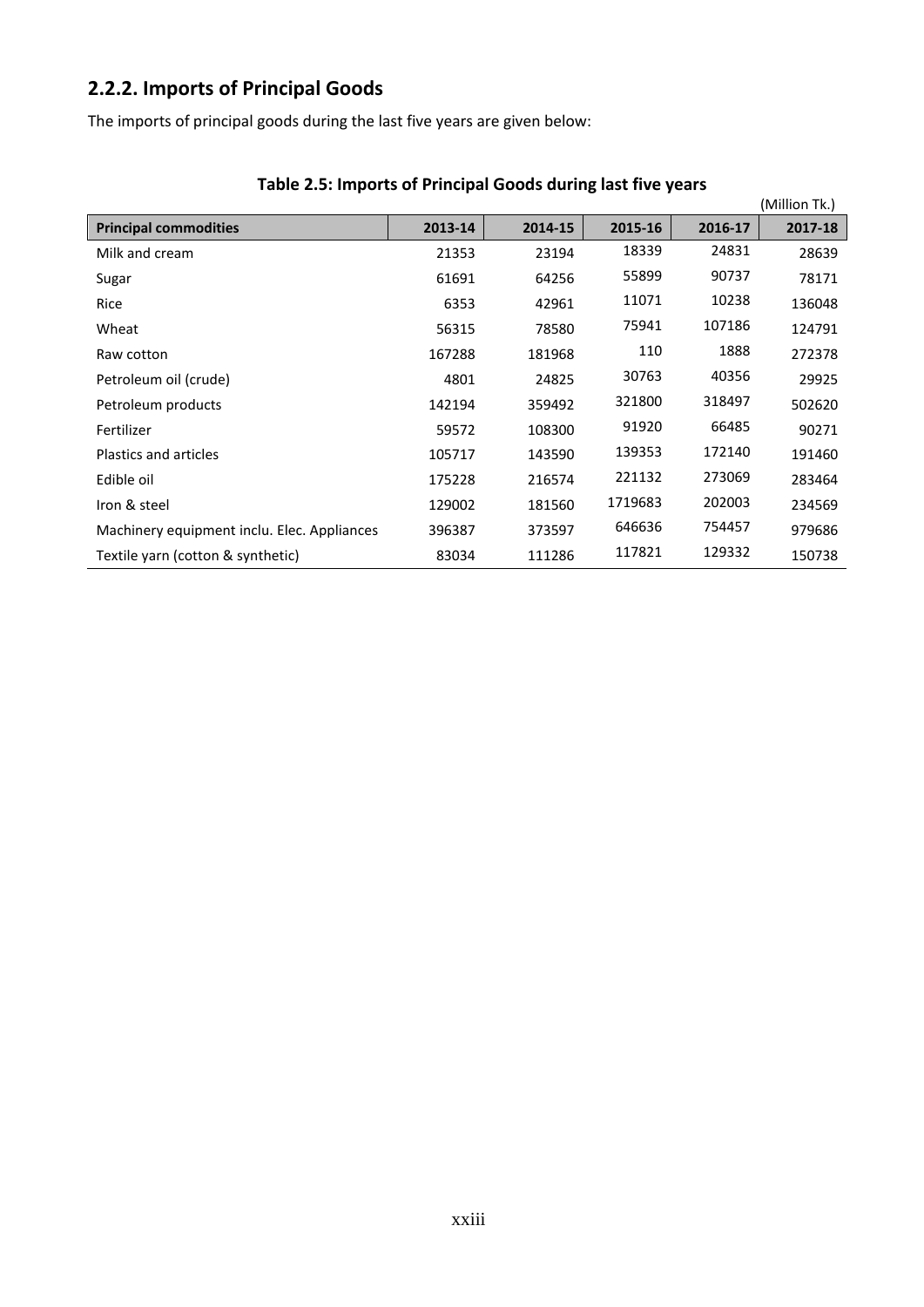## **2.2.3 Direction of Imports by Country**

Import of commodities from top ten and other countries to Bangladesh is presented in Table 2.6 during 2016- 17 and 2017-18 in order of magnitude.

|                      |              |            |              | (Million Tk.) |  |
|----------------------|--------------|------------|--------------|---------------|--|
|                      | 2016-17      |            | 2017-18      |               |  |
| Country              | <b>Value</b> | % of total | <b>Value</b> | % of total    |  |
| 1. China             | 1023760      | 21.72      | 1174122      | 21.30         |  |
| 2. India             | 573555       | 12.17      | 779839       | 14.15         |  |
| 3. Indonesia         | 192771       | 4.09       | 240875       | 4.37          |  |
| 4. Singapore         | 458468       | 9.73       | 487708       | 8.85          |  |
| 5. Japan             | 157461       | 3.34       | 160043       | 2.90          |  |
| 6. Republic of Korea | 125594       | 2.67       | 184448       | 3.35          |  |
| 7. Kuwait            | 88525        | 1.88       | 33648        | 0.61          |  |
| 8.Hongkong           | 239802       | 5.09       | 242434       | 4.40          |  |
| 9. Malaysia          | 157269       | 3.34       | 180366       | 3.27          |  |
| 10. Germany          | 68801        | 1.46       | 140932       | 2.56          |  |
| 11. Others Countries | 1626489      | 34.51      | 1887229      | 34.24         |  |
| <b>Total import</b>  | 4712495      | 100.00     | 5511644      | 100.00        |  |

#### **Table 2.6: Imports from top ten and other countries, 2016-17 & 2017-18.**

## **2.2.4 Unit Price of Selected Import Commodities**

Import price is an important indicator for fixing up tariff and taxation, policy formulation and domestic market analysis. Table below shows the unit price of selected major commodities of imported goods during 2016 -17 to 2017 -18.

|                                 |      |         |         | (Value in Tk.)        |
|---------------------------------|------|---------|---------|-----------------------|
| <b>Selected commodities</b>     | Unit | 2016-17 | 2017-18 | % change over 2017-18 |
| 1. Rice                         | M.T  | 34400   | 35433   | 3.00                  |
| 2. Wheat                        | M.T  | 17389   | 19920   | 14.56                 |
| 3. Edible oil                   | M.T  | 59089   | 59566   | 0.81                  |
| 4. Petroleum oil (crude)        | M.T  | 23922   | 24757   | 3.49                  |
| 5. Petroleum products           | M.T  | 36789   | 39854   | 8.33                  |
| 6. Plastics and articles        | M.T  | 107119  | 116932  | 9.16                  |
| 7. Raw cotton                   | M.T  | 148958  | 163896  | 10.03                 |
| 8. Cotton yarn & synthetic yarn | M.T  | 248324  | 271735  | 9.43                  |
| 9. Cement( Clinker)             | M.T  | 4060    | 4230    | 4.19                  |
| 10. Man made staple fibre       | M.T  | 229872  | 322193  | 40.16                 |
| 11. Fertilizers                 | M.T  | 22873   | 25734   | 12.51                 |
| 12. Iron and steel              | M.T  | 32822   | 38335   | 16.80                 |

**Table 2.7: Unit Price of Selected Commodities, 2016-17 & 2017-18.**

Table 2.7 shows that in 2017-18, the unit prices of all selected commodities had been increased comparing to the previous year.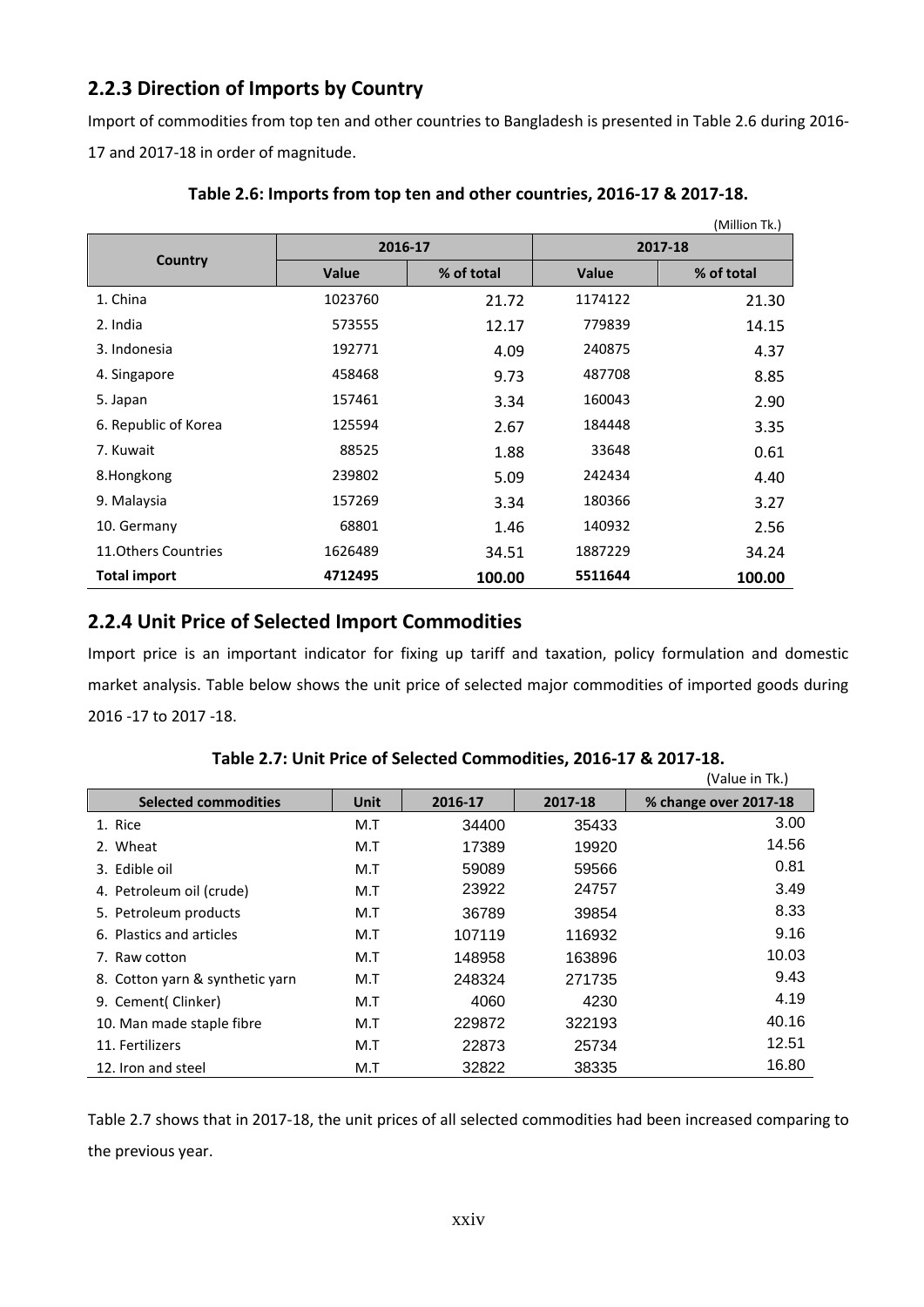|                                                                                     |           |         | (Base: 2002-2003 = 100) |
|-------------------------------------------------------------------------------------|-----------|---------|-------------------------|
| <b>Commodity</b>                                                                    | Unit      | 2016-17 | 2017-18                 |
| <b>General Index</b>                                                                |           | 1079.42 | 1282.85                 |
| Live poultry                                                                        | No.       | 460.12  | 454.27                  |
| Meat of sheep                                                                       | Kg        | 91.07   | 158.60                  |
| Milk powder                                                                         | Кg        | 134.72  | 143.04                  |
| Butter fat/oil                                                                      | Кg        | 335.18  | 439.96                  |
| Onion/garlic                                                                        | Kg        | 2536.38 | 2165.23                 |
| Dried leguminous vegetables (shelled)                                               | Kg        | 173.66  | 165.04                  |
| Fruits                                                                              | Кg        | 196.16  | 222.46                  |
| Spices                                                                              | Kg        | 251.96  | 322.94                  |
| Cereals                                                                             | Kg        | 219.89  | 234.94                  |
| Starch                                                                              | Кg        | 319.94  | 327.38                  |
| Oilseed                                                                             | Kg        | 254.15  | 264.35                  |
| Edible oil (Palm & Saya bean)                                                       | Kg        | 247.40  | 251.00                  |
| Sugar                                                                               | Kg        | 206.58  | 206.58                  |
| Oil cake animal feeding                                                             | Kg        | 244.39  | 298.17                  |
| Tobacco non-manufactured                                                            | Кg        | 248.72  | 310.71                  |
| Cement clinker                                                                      | Kg        | 179.65  | 24205.31                |
| Petroleum/petroleum products                                                        | Kg        | 378.28  | 400.89                  |
| Inorganic chemicals                                                                 | Kg        | 152.00  | 173.99                  |
| Organic chemicals                                                                   | Kg        | 150.28  | 175.22                  |
| Pharmaceutical products                                                             | Kg        | 322.19  | 335.10                  |
| Fertilizer                                                                          | Kg        | 338.86  | 381.25                  |
| Tanning and dyeing substances                                                       | Кg        | 204.74  | 214.37                  |
| Mixtures of odoriferous                                                             | Kg        | 122.12  | 120.34                  |
| Organic surface active agent                                                        | Kg        | 152.98  | 162.68                  |
| Insecticides                                                                        | Kg        | 142.54  | 164.89                  |
| Finishing agent dyeing for textile Industries                                       | Кg        | 192.47  | 196.00                  |
| Plastic materials                                                                   | Kg        | 219.54  | 238.87                  |
| Rubber and rubber articles                                                          | Kg        | 71.89   | 69.37                   |
| Wood in the rough                                                                   | <b>CM</b> | 7.35    | 8.44                    |
| Pulps of other fibrous cellulosic materials & waste<br>& scrap paper or paper board | Кg        | 108.97  | 127.50                  |
| Paper and paper board                                                               | Kg        | 353.29  | 373.04                  |
| Raw cotton                                                                          | Kg        | 1877.27 | 206.00                  |
| Cotton textile                                                                      | Kg        | 294.81  | 543.34                  |
| Synthetic textile                                                                   | Кg        | 189.69  | 208.64                  |
| Staple fibres                                                                       | Kg        | 171.93  | 183.44                  |
| Special woven fabrics                                                               | Кg        | 429.56  | 527.40                  |
| Knitted fabrics                                                                     | Кg        | 210.26  | 225.34                  |
| Second hand clothing                                                                | Кg        | 98.17   | 121.66                  |

# **Table 2.8: Unit Price Index of Imports, 2016-17 & 2017-18.**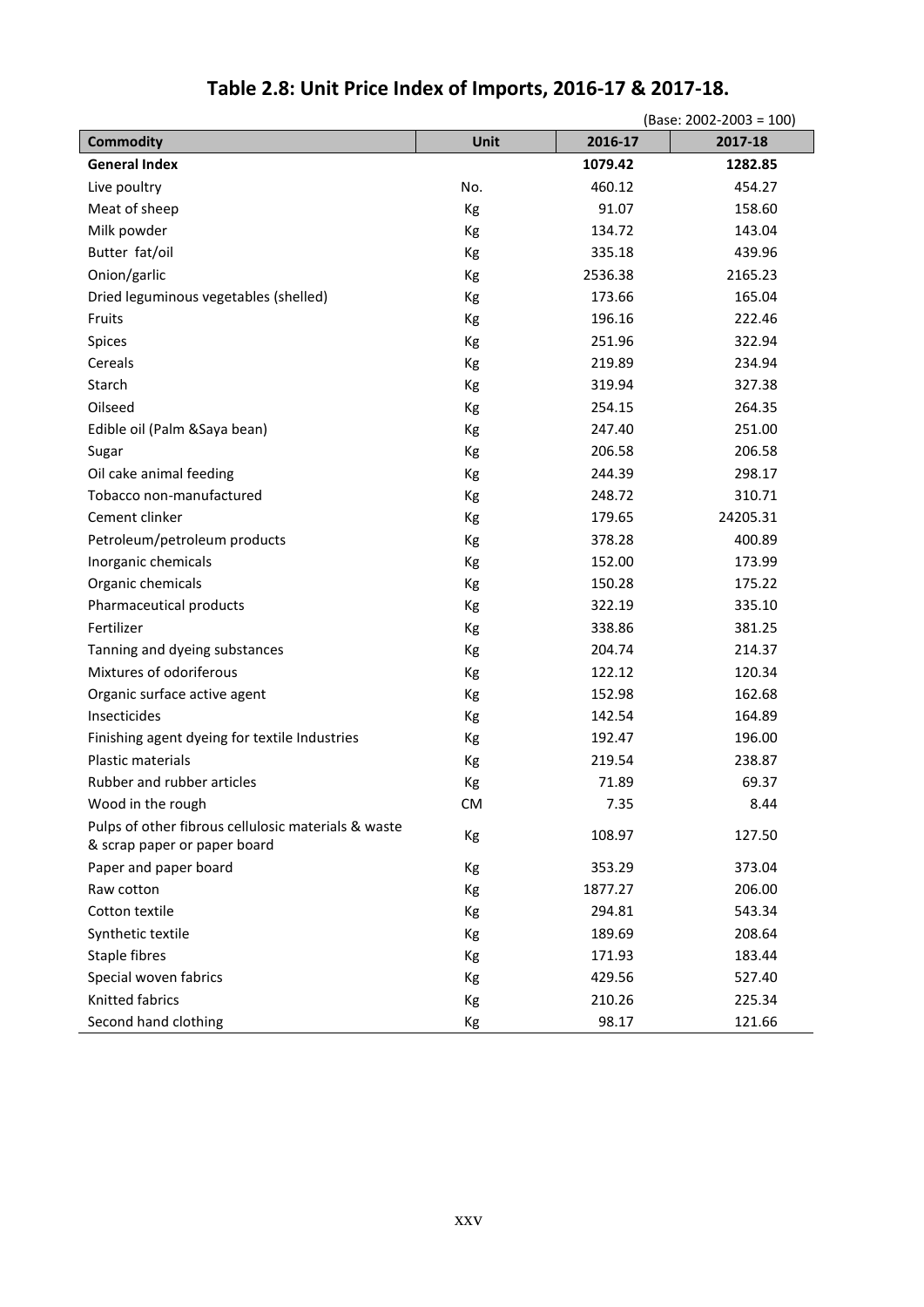|                                                                                                              |       | (Base: 2002-2003 = 100) |          |
|--------------------------------------------------------------------------------------------------------------|-------|-------------------------|----------|
| <b>Commodity</b>                                                                                             | Unit  | 2016-17                 | 2017-18  |
| Float glass and surface ground or polished glass in sheet                                                    | Sq. m | 5.65                    | 5.69     |
| Iron and steel and articles thereof                                                                          | Kg    | 195.41                  | 226.59   |
| Copper and copper articles                                                                                   | Кg    | 345.38                  | 442.08   |
| Aluminum and articles thereof                                                                                | Кg    | 172.82                  | 192.02   |
| Steam and vapour generating boiler                                                                           | Kg    | 120.72                  | 85.59    |
| Spark & compression ignition Combustion engine & parts                                                       | No.   | 60.24                   | 93.79    |
| Mechanical and electrical machineries Equipment and parts                                                    | No.   | 197.16                  | 199.38   |
| Agriculture and other machinery                                                                              | No.   | 121.00                  | 126.98   |
| Textile and sewing machinery                                                                                 | No.   | 144.78                  | 166.69   |
| Rolling mills and machine tools                                                                              | No.   | 971.18                  | 246.27   |
| Data processing machines                                                                                     | No.   | 60.64                   | 75.62    |
| Machinery for sorting, screening, washing crushing, grinding<br>mixing of stone, or other mineral substances | No.   | 19.55                   | 47.48    |
| Machinery for working rubber or plastics                                                                     | No.   | 136.46                  | 152.11   |
| Machines and mechanical appliances                                                                           | No.   | 285.38                  | 296.34   |
| Mould box base pattern rubber/plastics                                                                       | Кg    | 255.40                  | 276.60   |
| Electric generator and transformer                                                                           | No.   | 61.26                   | 61.90    |
| Electric accumulators including separator                                                                    | No.   | 167.84                  | 295.89   |
| Electrical apparatus for line-telephone or line telegraphy                                                   | No.   | 339.16                  | 338.86   |
| Computer articles                                                                                            | No.   | 24.25                   | 30.20    |
| Transmission reception apparatus others                                                                      | No.   | 168.48                  | 126.49   |
| Television including video Monitors/Projector                                                                | No.   | 17.14                   | 44.73    |
| Electrical parts thereof                                                                                     | No.   | 208.85                  | 229.38   |
| Electronic integrated circuit and micro-assembles                                                            | No.   | 4414.37                 | 7073.03  |
| Insulated wire cable and other insulated electric conductors                                                 | No.   | 318.79                  | 413.95   |
| Electrical Insulator of any material                                                                         | No.   | 81.76                   | 105.67   |
| Tractors                                                                                                     | No.   | 1023.81                 | 1066.81  |
| Transport seating capacity ten or more                                                                       | No.   | 136.39                  | 158.75   |
| Motor cycle                                                                                                  | No.   | 645.58                  | 783.66   |
| Motor car and station wagon                                                                                  | No.   | 1155.60                 | 1723.11  |
| Bi-cycle                                                                                                     | No.   | 1578.54                 | 803.32   |
| Ships and vessels                                                                                            | No.   | 33147.62                | 21142.93 |
| <b>Medical instruments</b>                                                                                   | No.   | 273.11                  | 464.24   |
| Gas liquid or electricity supply or production meter                                                         | No.   | 500.16                  | 424.50   |
| Prefabricated building                                                                                       | Kg    | 313.60                  | 309.30   |
| Buttons, press fasteners snap fasteners etc.                                                                 | Кg    | 348.15                  | 390.79   |
| Slide fasteners and parts                                                                                    | Кg    | 166.63                  | 178.69   |

## **Table 2.8: Unit Price Index of Imports, 2016-17 & 2017-18** *contd.*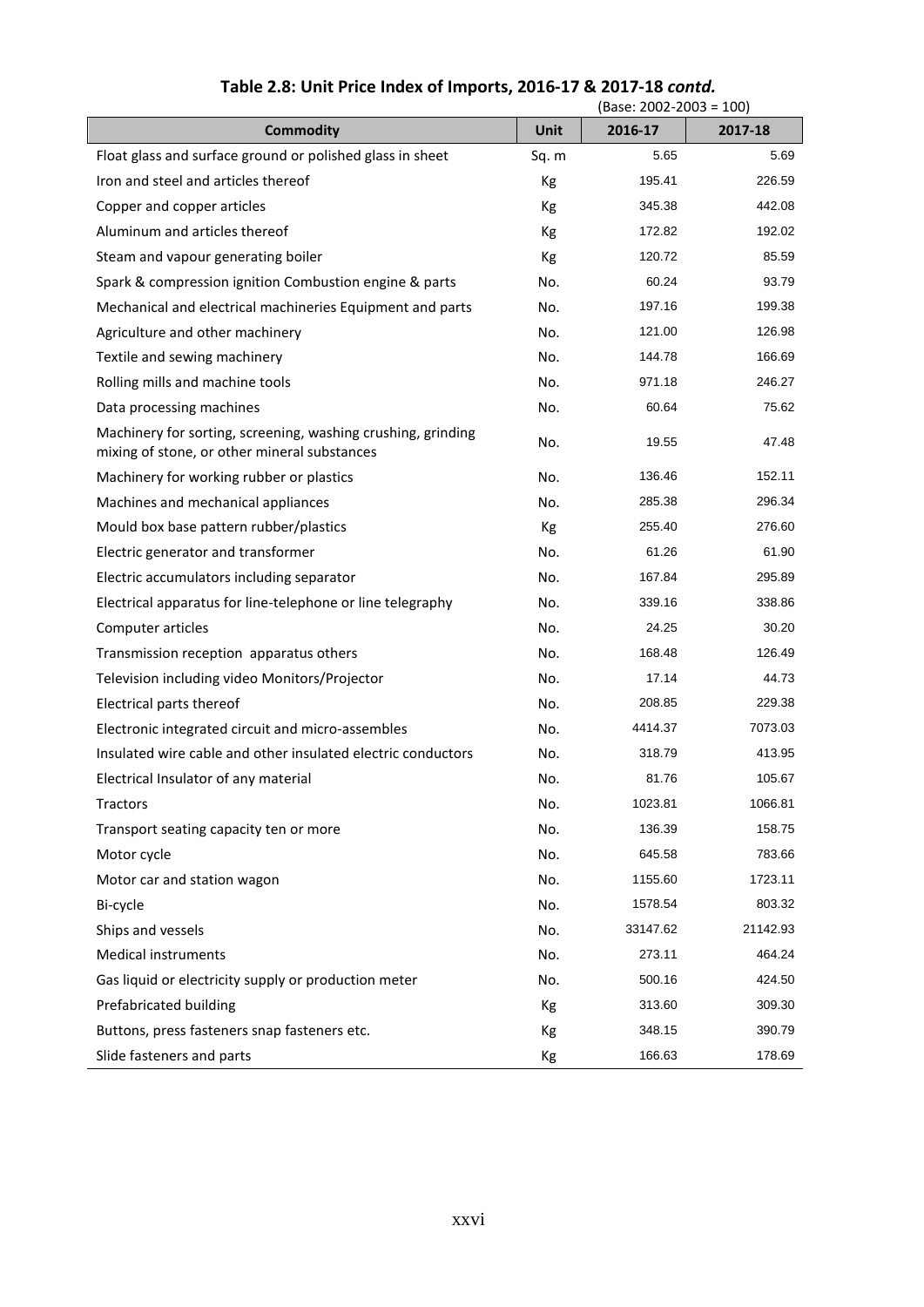## **2.3 Exports**

Total value of exports in 2017-18 is Tk.3087936 million that reflects 2.80% increase comparing to that in 2016-17. As the volume of export of some goods, readymade garments, raw hides & skin, footwear, made up textile articles, special woven fabrics, the total value of export has gone up.

| Year    | <b>Exports</b><br>(Million Tk.) | <b>Exports</b><br>(Million US dollar) | % Change (in Tk.) |
|---------|---------------------------------|---------------------------------------|-------------------|
| 2013-14 | 2122602                         | 27311                                 | $-6.43$           |
| 2014-15 | 2408850                         | 31014                                 | 13.49             |
| 2015-16 | 2634668                         | 33661                                 | 9.37              |
| 2016-17 | 3003837                         | 37966                                 | 14.01             |
| 2017-18 | 3087936                         | 37612                                 | 2.80              |

#### **Table 2.9: Exports of Bangladesh during last five years.**

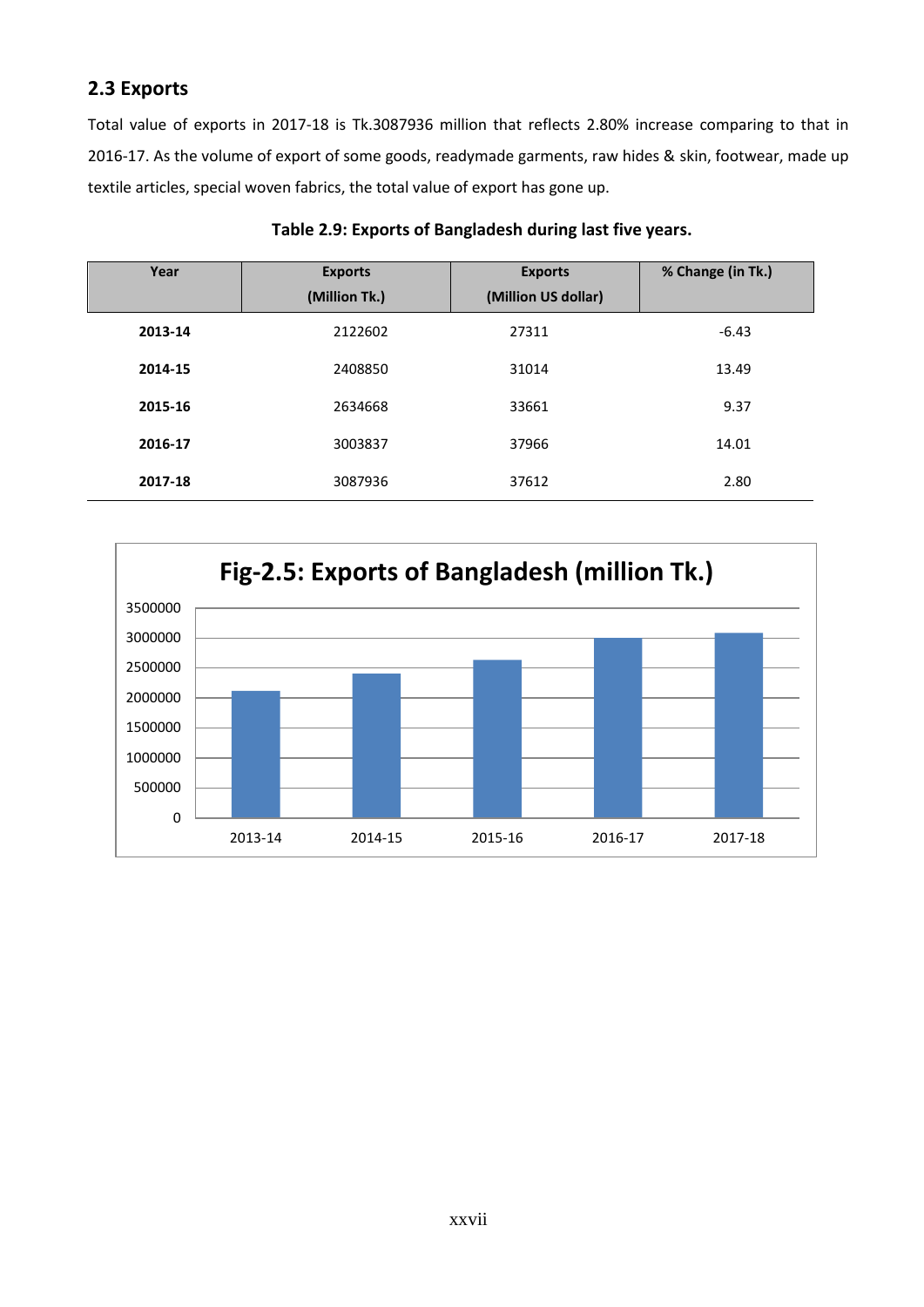## **2.3.1 Trends of Monthly and Quarterly Exports**

Table 2.10 presents monthly and quarterly exports that follow throughly upward trend up to the end of the year.

| <b>Month/Quarter</b>   | <b>Export</b>      |                     | Percentage of |
|------------------------|--------------------|---------------------|---------------|
|                        | <b>Million Tk.</b> | <b>Million US\$</b> | Total         |
| July - Sept ember 2017 | 723465             | 8812                | 23.43         |
| July                   | 260072             | 3168                | 8.42          |
| August                 | 298062             | 3630                | 9.65          |
| September              | 165331             | 2014                | 5.35          |
| October-December 2017  | 774361             | 9432                | 25.08         |
| October                | 234535             | 2857                | 7.60          |
| November               | 257000             | 3130                | 8.32          |
| December               | 282826             | 3445                | 9.16          |
| January – March 2018   | 800140             | 9746                | 25.91         |
| January                | 286320             | 3487                | 9.27          |
| February               | 256504             | 3124                | 8.31          |
| March                  | 257316             | 3134                | 8.33          |
| April-June 2018        | 789970             | 9622                | 25.58         |
| April                  | 259892             | 3166                | 8.42          |
| May                    | 279236             | 3401                | 9.04          |
| June                   | 250842             | 3055                | 8.12          |
| Total (July - June)    | 3087936            | 37612               | 100.00        |

#### **Table 2.10: Monthly and Quarterly Trend of Exports during last year**

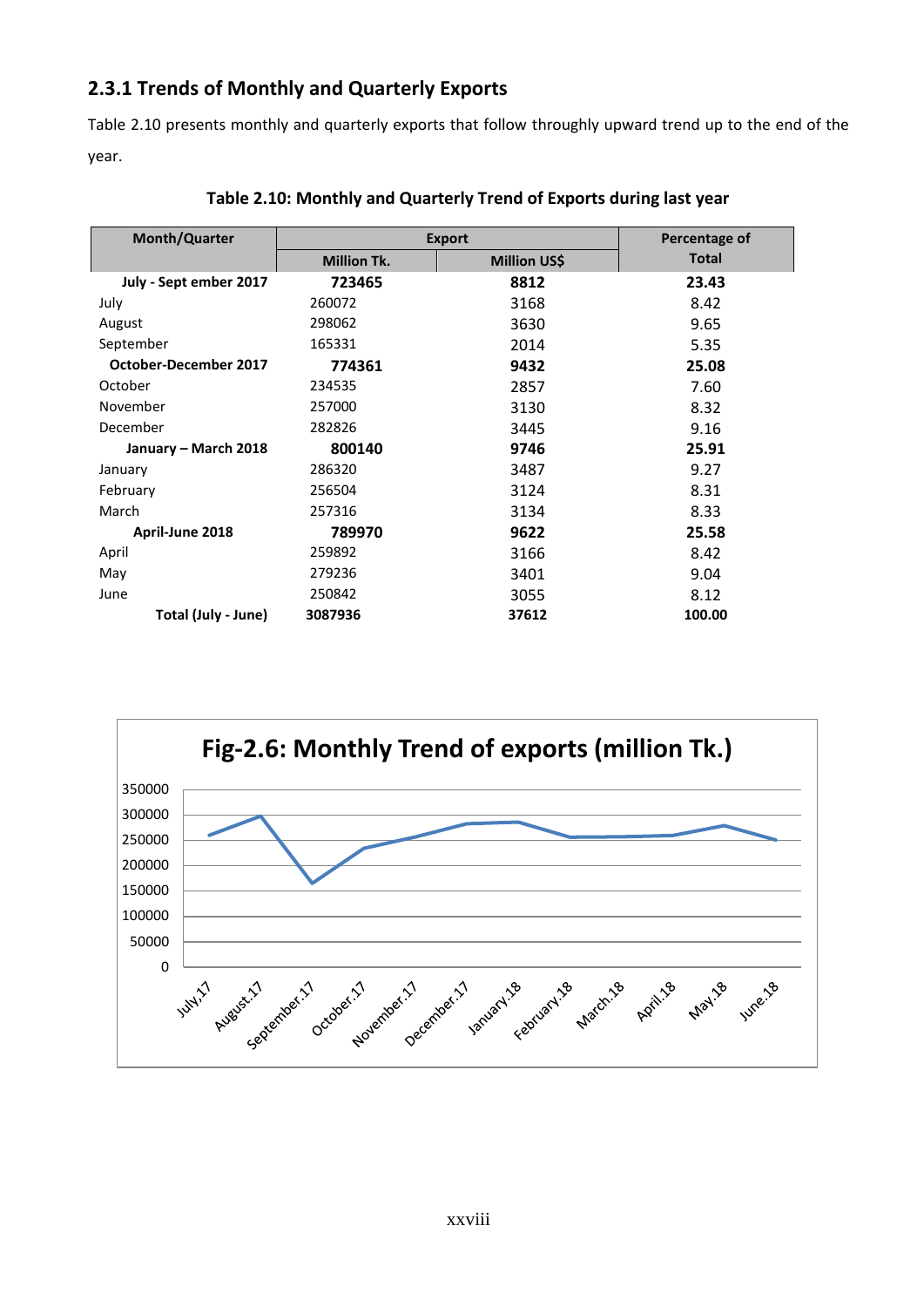## **Table 2.10 A: Sector Composition of Export Commodities, 2017-18**

|                                      |              |             |             |              | (Million Tk.) |
|--------------------------------------|--------------|-------------|-------------|--------------|---------------|
| Sector composition of<br>commodities | July-Sept.17 | Oct.-Dec.17 | Jan.-Mar.18 | Apr.-June.18 | <b>Total</b>  |
| 1. Consumer goods                    | 653169       | 693358      | 736491      | 716348       | 2799366       |
| 2. Materials for consumer<br>goods   | 53834        | 67585       | 57711       | 58952        | 238082        |
| 3. Capital goods                     | 16454        | 13402       | 5794        | 12749        | 48399         |
| 4. Materials for capital goods       |              | 16          | 143         | 1923         | 2089          |
| <b>Total</b>                         | 723464       | 774361      | 800139      | 789972       | 3087936       |

Table 2.10A explains that Bangladesh earns significantly more from consumer goods and materials for consumer goods.

## **Table 2.11: Exports of Principal commodities during last five years**

|                              |          |         |         |         | (Million Tk.) |
|------------------------------|----------|---------|---------|---------|---------------|
| <b>Principal Commodities</b> | 2013-14  | 2014-15 | 2015-16 | 2016-17 | 2017-18       |
| Readymade garments           | 137513.2 | 1977349 | 2196542 | 2449245 | 2513449       |
| Made up textile articles     | 53845    | 57710   | 63100   | 78677   | 82085         |
| Vegetable textile fibre/yarn | 47682    | 42952   | 57374   | 70382   | 74119         |
| Shrimps and prawn            | 28405    | 38841   | 33708   | 40779   | 35094         |
| Foot wear                    | 32875    | 52110   | 55752   | 67977   | 66367         |
| Hides, skins and leather     | 35131    | 30876   | 20240   | 19045   | 15118         |
| Raw jute                     | 7776     | 8622    | 13004   | 1308    | 12781         |
| Special Woven fabrics        | 4370     | 3668    | 4035    | 4536    | 4037          |
| Fertilizer                   |          | 4       | 1       | 441     | 1             |
| Hats and other headgear      | 2939     | 4930    | 10551   | 16025   | 15075         |

Out of ten major items, the exports of two commodities have been decreased and another four commodities have been increased. Exports of readymade garments have been increased by 2.62%, made up textile articles 4.33%, Vegetable textile fibre/yarn 5.31%,raw jute 181.76%,decreased by shrimp & prawn 13.94%, foot wear 2.37%,hids,skins and leather 20.62%, Special woven fabrics 11.00% , fertilizer 99.77% and hats and other headgear 5.93 %.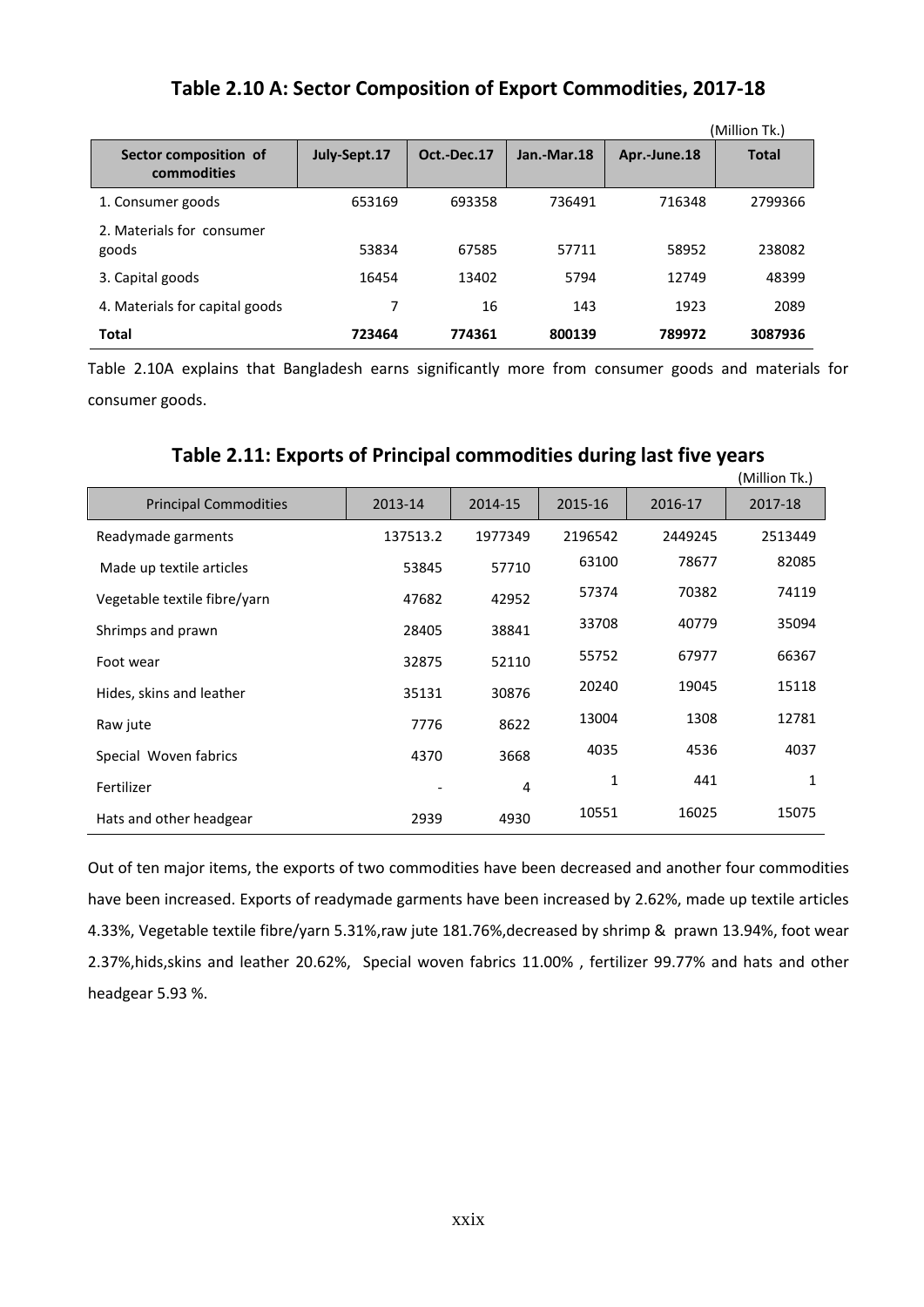## **2.3.2 Direction of Exports by Country**

Bangladesh exports more in terms of number of items and value to the United States of America and European Countries. Following table shows the countries where Bangladesh exports more.

| <b>Countries where we</b> | 2016-17      |            | 2017-18      |            |  |
|---------------------------|--------------|------------|--------------|------------|--|
| exports                   | <b>Value</b> | % of total | <b>Value</b> | % of total |  |
| 1. U.S.A                  | 505413       | 16.83      | 496962       | 16.09      |  |
| 2. Germany                | 475848       | 15.84      | 489523       | 15.85      |  |
| 3. UK                     | 308430       | 10.27      | 324383       | 10.50      |  |
| 4. France                 | 164781       | 5.49       | 167512       | 5.43       |  |
| 5. Netherlands            | 92899        | 3.09       | 101906       | 3.30       |  |
| 6. Canada                 | 95728        | 3.19       | 83094        | 2.69       |  |
| 7. Italy                  | 164781       | 5.49       | 131967       | 4.28       |  |
| 8. Spain                  | 176136       | 5.85       | 202533       | 6.56       |  |
| 9. Belgium                | 80107        | 2.67       | 27391        | 0.89       |  |
| 10. Turkey                | 52966        | 1.76       | 32160        | 1.04       |  |
| 11. Other countries       | 886748       | 29.52      | 1030505      | 33.37      |  |
| <b>Total exports</b>      | 3003837      | 100.00     | 3087936      | 100.00     |  |

**Table 2.12: Exports to Principal Countries, 2016-17 & 2017-18.**

Data put in table 2.12 shows that the country where we have exported the largest in 2016-17 as well as in 2017-18 is the United States of America.

## **2.3.3 Unit Price of Selected Export Items**

The trend of unit price of major export items is presented in the following table. It is observed that the unit prices of most of the major export commodities have increased in 2017-18 as compared to the previous years.

| <b>Item</b>        | <b>Unit</b> | 2013-14                  | 2014-15 | 2015-16                  | 2016-17 | 2017-18 |
|--------------------|-------------|--------------------------|---------|--------------------------|---------|---------|
| Tea                | Кg          | 224                      | 137     | 277                      | 158     | 264     |
| Terry toweling     | Kg          | 290                      | 265     | 225                      | 210     | 231     |
| Fertilizer         | MT          | $\overline{\phantom{a}}$ | 32649   | $\overline{\phantom{a}}$ | 14240   |         |
| Raw hides and skin | MT          | 1188908                  | 1293199 | 1252541                  | 1246489 | 1314485 |
| Shrimps & prawns   | Кg          | 852                      | 917     | 806                      | 900     | 923     |
| Raw jute           | MT          | 39821                    | 47533   | 53282                    | 52800   | 48696   |
| Jute goods         | MT          | 61204                    | 73753   | 97034                    | 84292   | 87313   |

**Table 2.13: Unit Price of Principal Export Items during last five years.**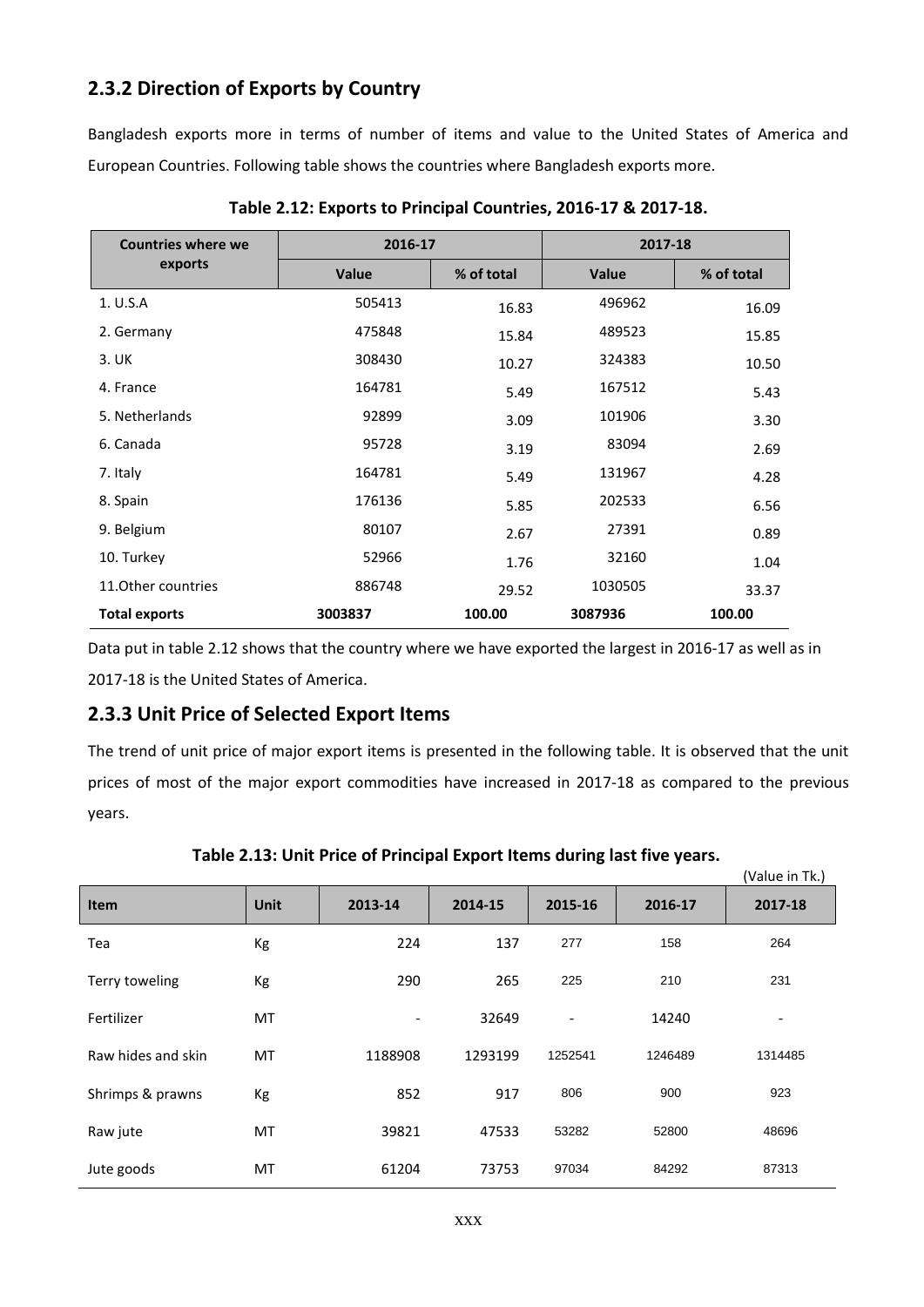## **2.3.4 Unit Price Index of Export Commodities**

Table below presents the unit price (taka) index of exports of selected principal commodities during 2016-17 and 2017-18

| <b>Commodity</b>            | 2016-17   | 2017-18   |
|-----------------------------|-----------|-----------|
|                             | <b>Kg</b> | <b>Kg</b> |
| <b>General Index</b>        | 1284.88   | 1198.36   |
| Fish                        | 158.01    | 163.36    |
| Vegetables, fresh / chilled | 220.08    | 259.41    |
| Tea                         | 219.52    | 367.14    |
| Naphtha & furnace oil       | 421.46    | 434.68    |
| Pharmaceutical products     | 98.63     | 103.50    |
| Fertilizer                  | 47057.14  | 39394.41  |
| Leather, raw hides & skins  | 289.87    | 305.71    |
| Raw jute                    | 377.15    | 347.83    |
| Jute goods                  | 280.00    | 291.24    |
| <b>Terry Toweling</b>       | 131.11    | 144.08    |
| Readymade garments          | 776.37    | 793.83    |
| Tents                       | 128.77    | 136.50    |
| Footwear                    | 348.41    | 335.96    |
| Hats & other headgear       | 254.99    | 202.76    |
| China ceramic tableware     | 133.92    | 145.47    |

**Table 2.14: Unit Price Index of Exports, 2016-17 & 2017-18**

The general unit price index of various export commodities has increased in 2017-18 as compared to the previous year.

## **2.4 SAARC Countries: Direction of Trade**

The direction of trade in SAARC countries is given below. It is evident from the data that the pattern of trade among the SAARC countries are subject to wide fluctuations.

|                  |               |               |                      |               |           | (Million Tk.)        |
|------------------|---------------|---------------|----------------------|---------------|-----------|----------------------|
| <b>SAARC</b>     | 2016-17       |               |                      |               | 2017-18   | <b>Trade balance</b> |
| <b>Countries</b> | <b>Export</b> | <b>Import</b> | <b>Trade balance</b> | <b>Export</b> | Import    |                      |
| <b>Bhutan</b>    | 202.26        | 4348.25       | $-4145.99$           | 359.60        | 6306.27   | -5946.67             |
| India            | 56166.41      | 573552.28     | -517385.87           | 76172.58      | 776828.02 | $-70065.54$          |
| <b>Maldives</b>  | 250.60        | 831.45        | $-580.85$            | 442.26        | 3428.79   | $-2986.53$           |
| Nepal            | 2481.30       | 668.63        | 1812.67              | 3734.05       | 1123.62   | 2610.43              |
| Pakistan         | 5139.17       | 51984.63      | -46845.46            | 6071.78       | 63997.20  | $-57925.42$          |
| Sri Lanka        | 3600.05       | 12521.64      | $-8921.59$           | 2610.09       | 12635.91  | $-10025.82$          |
| Afghanistan      | 396.02        | 0.50          | 395.52               | 573.39        | 11.68     | 561.71               |
| <b>Total</b>     | 68235.81      | 643907.38     | -575671.57           | 89963.75      | 864331.49 | -774367.74           |

**Table 2.15: SAARC Countries: Direction of Trade**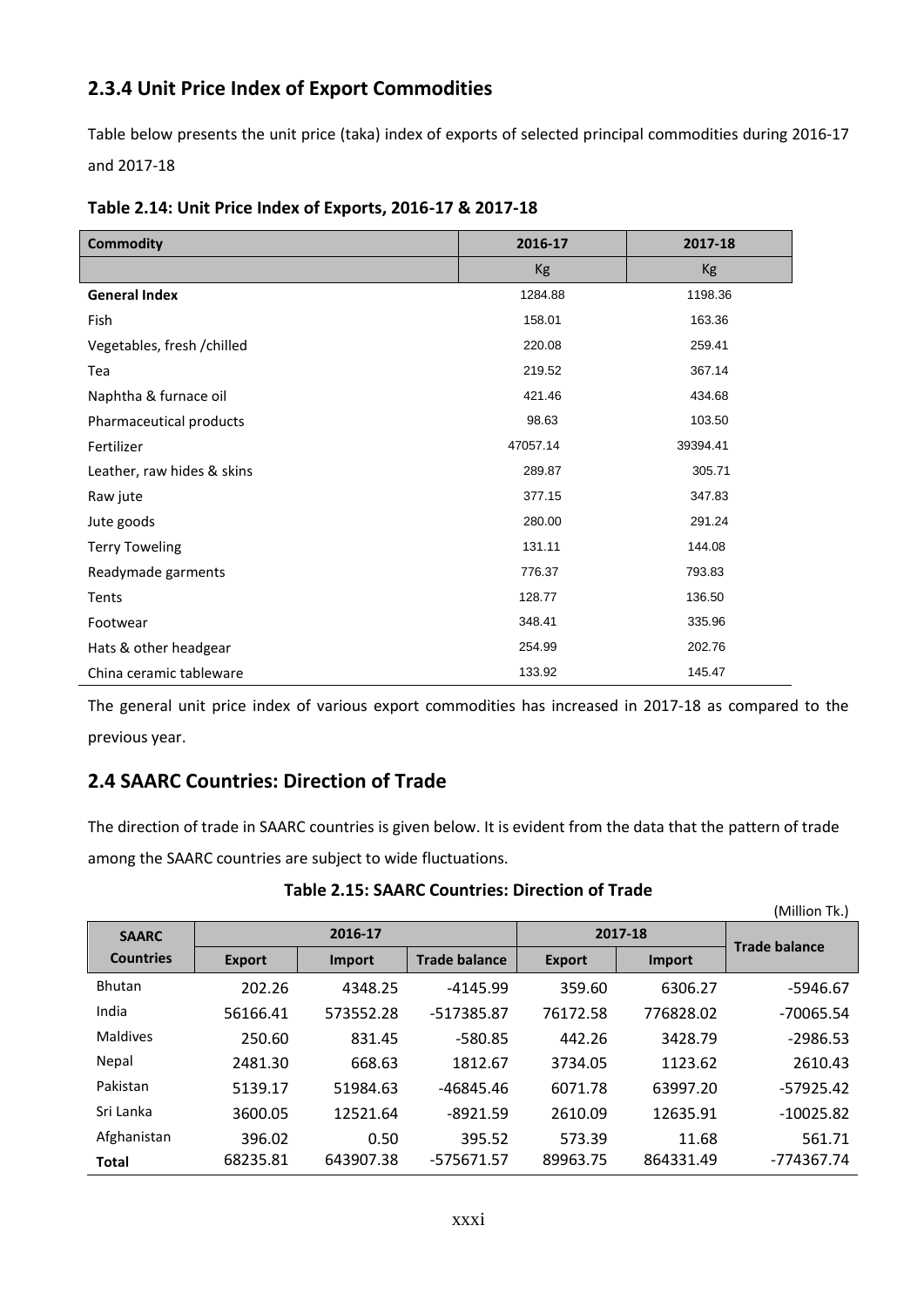# **2.5 Exports and Imports by Accounts, 2017-18.**

Exports and import of 2017-18 by accounts are as follows

|                    |                          |                                        |                         |                                       | (Million Tk.) |
|--------------------|--------------------------|----------------------------------------|-------------------------|---------------------------------------|---------------|
| <b>Institution</b> | <b>Consumer</b><br>goods | <b>Materials for</b><br>Consumer goods | <b>Capital</b><br>goods | <b>Materials for</b><br>Capital goods | Total         |
| <b>Export</b>      |                          |                                        |                         |                                       |               |
| Private            | 2797864                  | 222746                                 | 48364                   | 2089                                  | 3071063       |
| Government         |                          | -                                      | 36                      |                                       | 36            |
| *Semi-Govt.        | 1502                     | 15335                                  |                         |                                       | 16837         |
| <b>Total</b>       | 2799366                  | 238081                                 | 48400                   | 2089                                  | 3087936       |
| Import             |                          |                                        |                         |                                       |               |
| Private            | 359804                   | 2821                                   | 713                     | 3812                                  | 367150        |
| <b>TCB</b>         | 376314                   | 3324138                                | 842669                  | 33864                                 | 4576985       |
| Government         | 5503                     | 1236                                   | 1373                    | 24302                                 | 32413         |
| *Semi-Govt.        | 178893                   | 356203                                 |                         |                                       | 535096        |
| Total              | 920514                   | 3684398                                | 844755                  | 61977                                 | 5511644       |

## **Table 2.16: Exports and Imports by Accounts, 2017-18**.

\*Semi- Govt. (Autonomous, Nationalized & Corporation)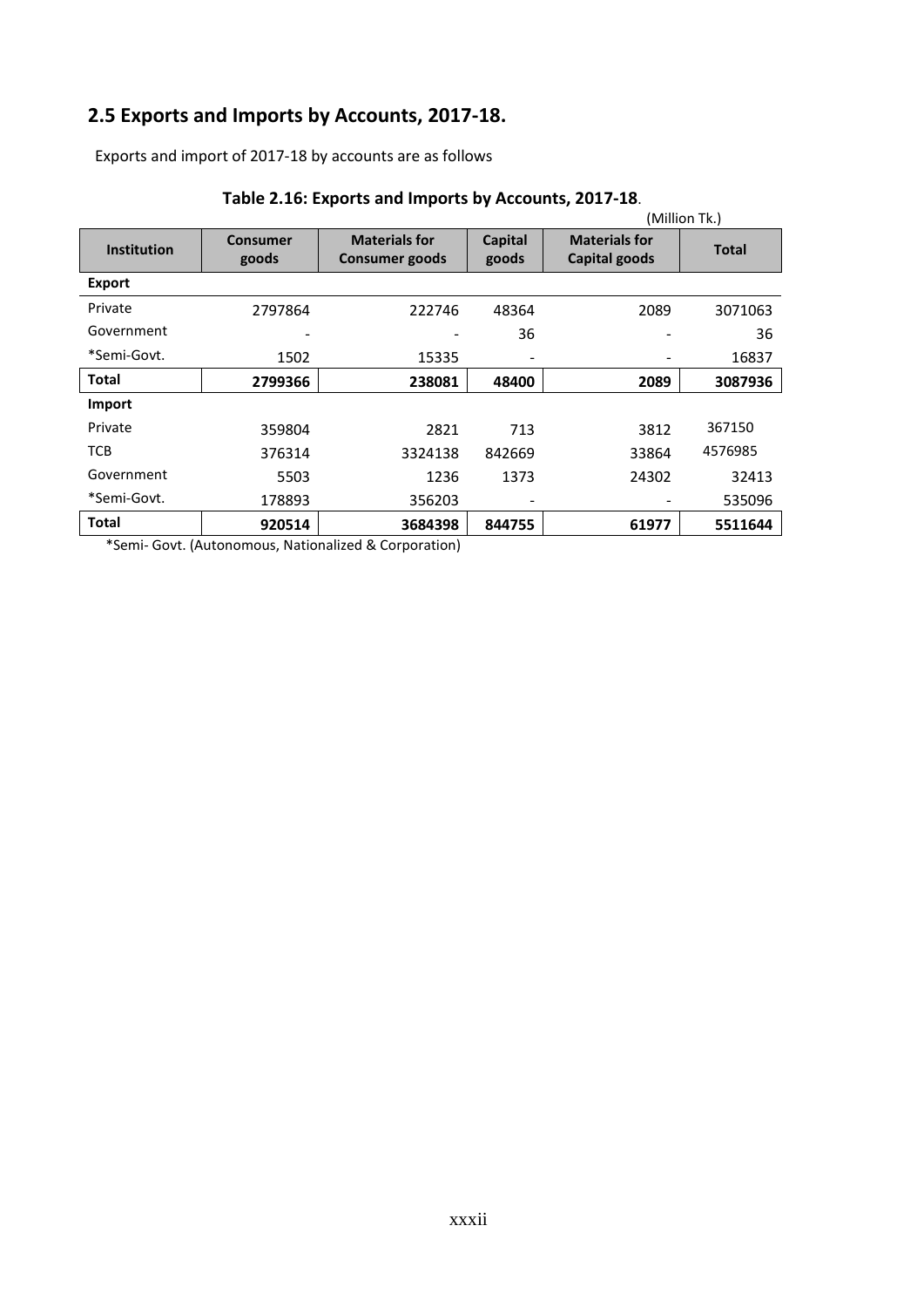# **2.6 Summary of Exports, Imports and Balance of Trade**

A summary of Exports, Imports and Balance of Trade during the last 30 years is given below:

|         |               | (Million Tk.) |                |  |  |
|---------|---------------|---------------|----------------|--|--|
| Year    | <b>Export</b> | Import        | <b>Balance</b> |  |  |
| 1987-88 | 41161         | 91588         | $-50427$       |  |  |
| 1988-89 | 42686         | 95075         | $-52389$       |  |  |
| 1989-90 | 51415         | 113305        | $-61890$       |  |  |
| 1990-91 | 60272         | 111877        | $-51605$       |  |  |
| 1991-92 | 74198         | 132756        | -58558         |  |  |
| 1992-93 | 88215         | 138198        | -49983         |  |  |
| 1993-94 | 98739         | 137540        | -38801         |  |  |
| 1994-95 | 136970        | 218564        | -81594         |  |  |
| 1995-96 | 144521        | 254646        | $-110125$      |  |  |
| 1996-97 | 171554        | 290187        | -118633        |  |  |
| 1997-98 | 229408        | 318916        | $-89508$       |  |  |
| 1998-99 | 245620        | 341017        | -95397         |  |  |
| 1999-00 | 247415        | 372022        | $-124606$      |  |  |
| 2000-01 | 306477        | 436949        | $-130472$      |  |  |
| 2001-02 | 302119        | 518443        | $-216324$      |  |  |
| 2002-03 | 337885        | 506200        | $-168315$      |  |  |
| 2003-04 | 437098        | 630363        | -193265        |  |  |
| 2004-05 | 532831        | 769954        | $-237123$      |  |  |
| 2005-06 | 691950        | 962345        | -270395        |  |  |
| 2006-07 | 850309        | 1118664       | $-268355$      |  |  |
| 2007-08 | 985931        | 1496722       | -510791        |  |  |
| 2008-09 | 1074992       | 1580898       | -505906        |  |  |
| 2009-10 | 1134589       | 1794324       | -659735        |  |  |
| 2010-11 | 1629733       | 2659405       | $-1029672$     |  |  |
| 2011-12 | 1762288       | 2942810       | $-1180522$     |  |  |
| 2012-13 | 2268607       | 3144291       | -875684        |  |  |
| 2013-14 | 2122602       | 2822310       | -699708        |  |  |
| 2014-15 | 2408850       | 3670702       | $-1261852$     |  |  |
| 2015-16 | 2634668       | 3869349       | -1234681       |  |  |
| 2016-17 | 3003837       | 4712495       | -1708658       |  |  |
| 2017-18 | 3087936       | 5511644       | -2423708       |  |  |

**Table 2.17: Summary of Exports, Imports and Balance of Trade**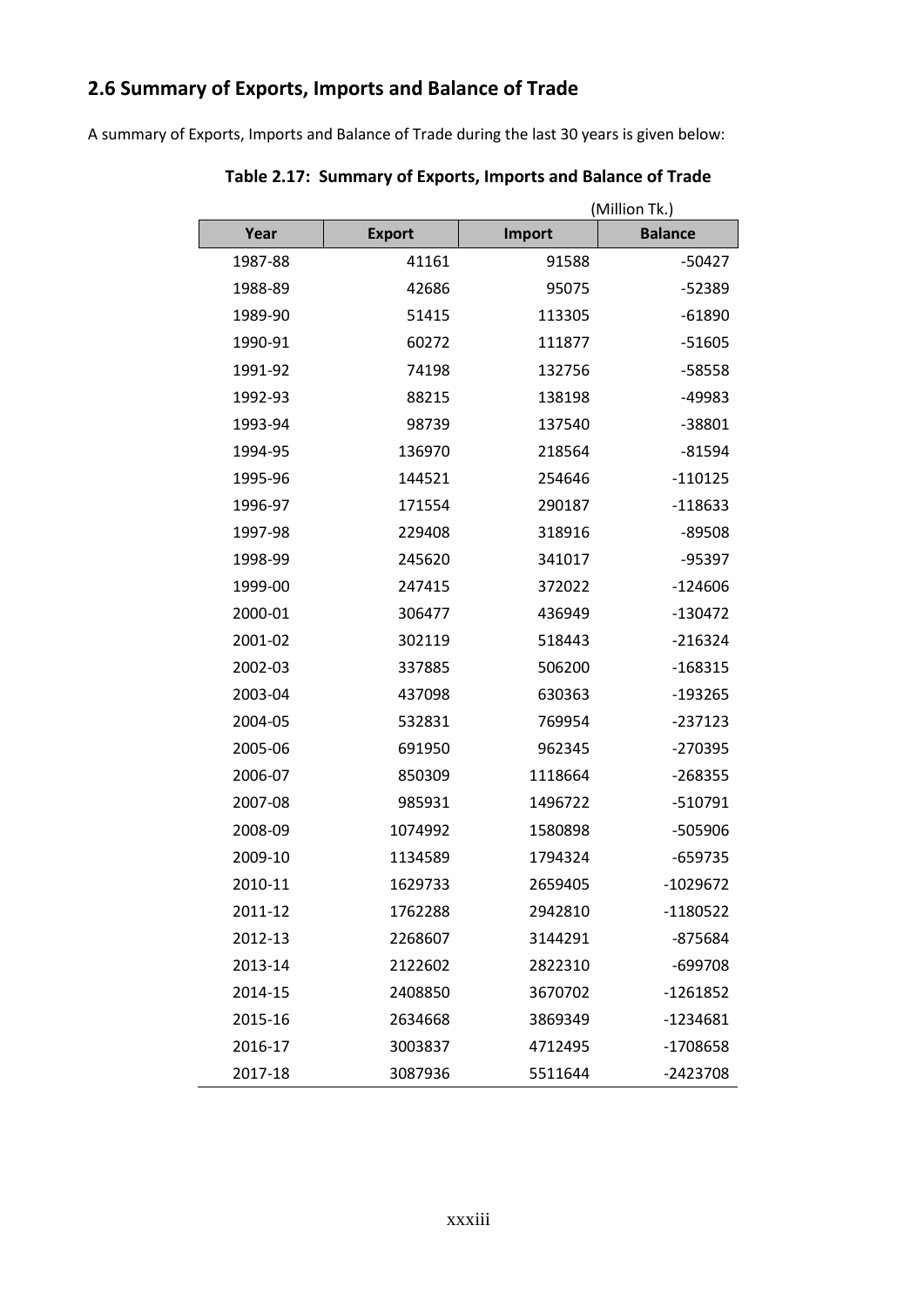# **2.7 Export and Import of Commodities by Section**

Export and Import of Commodities by Section during 2016-17 and 2017-18 are given bellow:

|                |                                            |               |               | (Million TK.) |         |
|----------------|--------------------------------------------|---------------|---------------|---------------|---------|
| <b>Section</b> | <b>Commodity</b>                           | 2016-17       |               | 2017-18       |         |
|                |                                            | <b>Export</b> | <b>Import</b> | <b>Export</b> | Import  |
| $\mathbf{1}$   | Live animal; Animal products               | 47470         | 37134         | 43238         | 39878   |
| 2              | Vegetable products                         | 14298         | 329356        | 14497         | 485947  |
| 3              | Animal/veg. fat/oil, edible fat, wax       | 4375          | 278256        | 4031          | 288508  |
| 4              | Prepare food, beverage, spirit, tobacco    | 25787         | 163707        | 36647         | 165396  |
| 5              | Mineral products                           | 23570         | 639023        | 18251         | 730614  |
| 6              | Product Chemical or allied industry        | 11998         | 322718        | 12486         | 374634  |
| 7              | Plastic, rubber and articles thereof       | 12183         | 202769        | 10501         | 222317  |
| 8              | Raw hide and skin, leather, fur skin       | 59313         | 19661         | 42750         | 20862   |
| 9              | Wood and articles, wood, cork, basket      | 1722          | 11719         | 1761          | 13153   |
| 10             | Pulp wood, cellulosic, paper/board         | 5015          | 78168         | 6273          | 95989   |
| 11             | Textile and textile articles               | 2626797       | 1051265       | 2698906       | 1199867 |
| 12             | Footwear, headgear, umbrellas, feather     | 85665         | 18550         | 83438         | 19374   |
| 13             | Article stone, plaster, cement, glass      | 3538          | 22140         | 4538          | 22341   |
| 14             | Natural/cultured pearl, precious stone     | 442           | 1064          | 274           | 697     |
| 15             | Base metals and articles base metal        | 11821         | 340540        | 17641         | 417352  |
| 16             | Machine/mechanic appl, electric equip      | 28050         | 754457        | 50076         | 979686  |
| 17             | Vehicle, aircraft, vessel/trans. equip.    | 21514         | 322866        | 22176         | 300724  |
| 18             | Optical, photographic, surgical instrument | 11499         | 49715         | 9127          | 57879   |
| 19             | Arms ammunition and parts thereof          | 114           | 29227         | 236           | 34461   |
| 20             | Miscellaneous manufactured articles        | 8662          | 40053         | 10835         | 41623   |
| 21             | Work of art, collectors pieces             | 60            | 108           | 254           | 342     |

## **Table 2.18: Export and Import of Commodities by Section**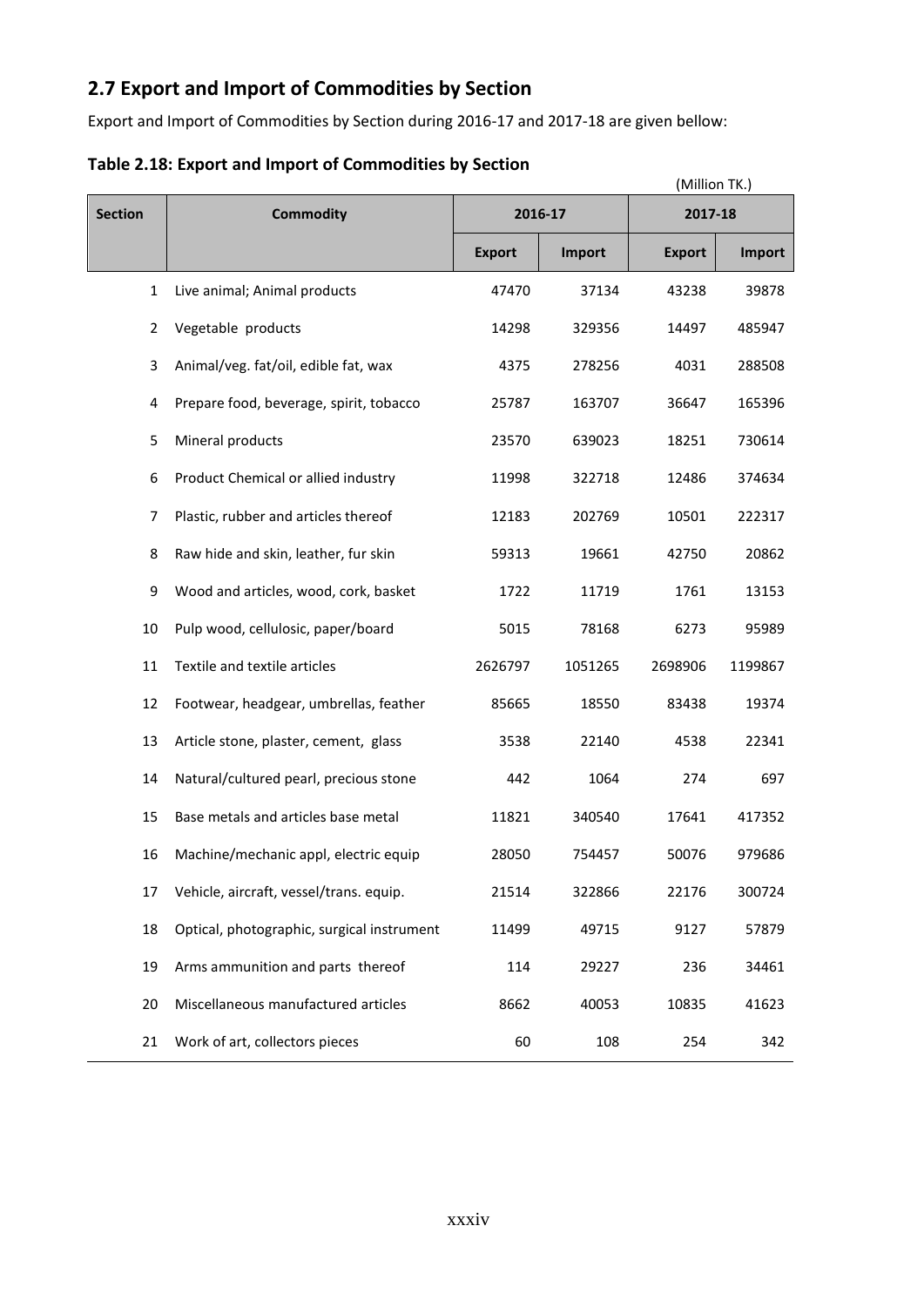# **2.8 Direction of Trade by Area and Country**

Direction of Trade by Area and Country is mentioned bellow:

|                              |               | (Value in Tk.) |  |
|------------------------------|---------------|----------------|--|
|                              | 2017-18       |                |  |
| <b>COUNTRY BY AREA</b>       | <b>Export</b> | <b>Import</b>  |  |
| <b>GRAND TOTAL</b>           | 3087936482620 | 5511644075202  |  |
| <b>NORTH AMERICA</b>         | 584595690214  | 206930958458   |  |
| 016 CANADA                   | 92212801320   | 50364506812    |  |
| 033 GREENLAND                |               | 8933           |  |
| 049 ST.PIER.MIQU             |               |                |  |
| 066 UNTD STATES              | 492382888894  | 156566442713   |  |
| <b>MID.AMERICA CARIBBEAN</b> | 16270133108   | 11699441036    |  |
| 102 ANTIGUA                  | 8165          | 12809397       |  |
| 105 BAHAMAS                  | 201658        | 6325629        |  |
| 108 BARBADOS                 | 4341852       | 3048496        |  |
| 111 BELIZE                   | 10550053      | 60886285       |  |
| 114 BERMUDA                  | 8857390       | 3594           |  |
| 117 CAYMAN ISLDS             |               |                |  |
| 120 COSTARICA                | 364934565     | 103533452      |  |
| 123 CUBA                     | 58329441      |                |  |
| 126 DOMINICA                 | 12104671      | 1987651        |  |
| 129 DOMINICAN REP            | 344891124     | 344289379      |  |
| 132 EL SALVADOR              | 307160137     | 207558         |  |
| 134 GRENADA                  | 3993975       | 73575          |  |
| 137 GUADELOUPE               | 7924104       | 668            |  |
| 140 GUATEMALA                | 141299479     | 1819950885     |  |
| 143 HAITI                    | 5587180       | 573650954      |  |
| 146 HONDURAS                 | 163239608     | 339416567      |  |
| 149 JAMAICA                  | 154404667     | 15758239       |  |
| 152 MARTINIQU                |               |                |  |
| 155 MEXICO                   | 13454034589   | 958236289      |  |
| <b>158 MONTSERRAT</b>        |               | 4234           |  |
| 161 NETH. ANTILES            |               | 2870334        |  |
| 162 ARUBA                    |               |                |  |
| 164 NICARAGUA                | 129277001     | 14297944       |  |
| 166 PANAMA                   |               |                |  |
| 169 PNAMA CA-ZN              | 1017805824    | 2864144        |  |
| 172 PUERTO RICO              | 23693063      | 55918349       |  |
| 175 S.K.T.ANGUILA            |               | 6892257705     |  |
| 178 ST. LUCIA                |               | 985            |  |
| 181 ST. VINCENT              |               | 228864408      |  |
| 184 TRINIDAD AND TOBAGO      | 57487825      | 109862352      |  |

#### **Table -2.19 : Direction of Trade by Area and Country**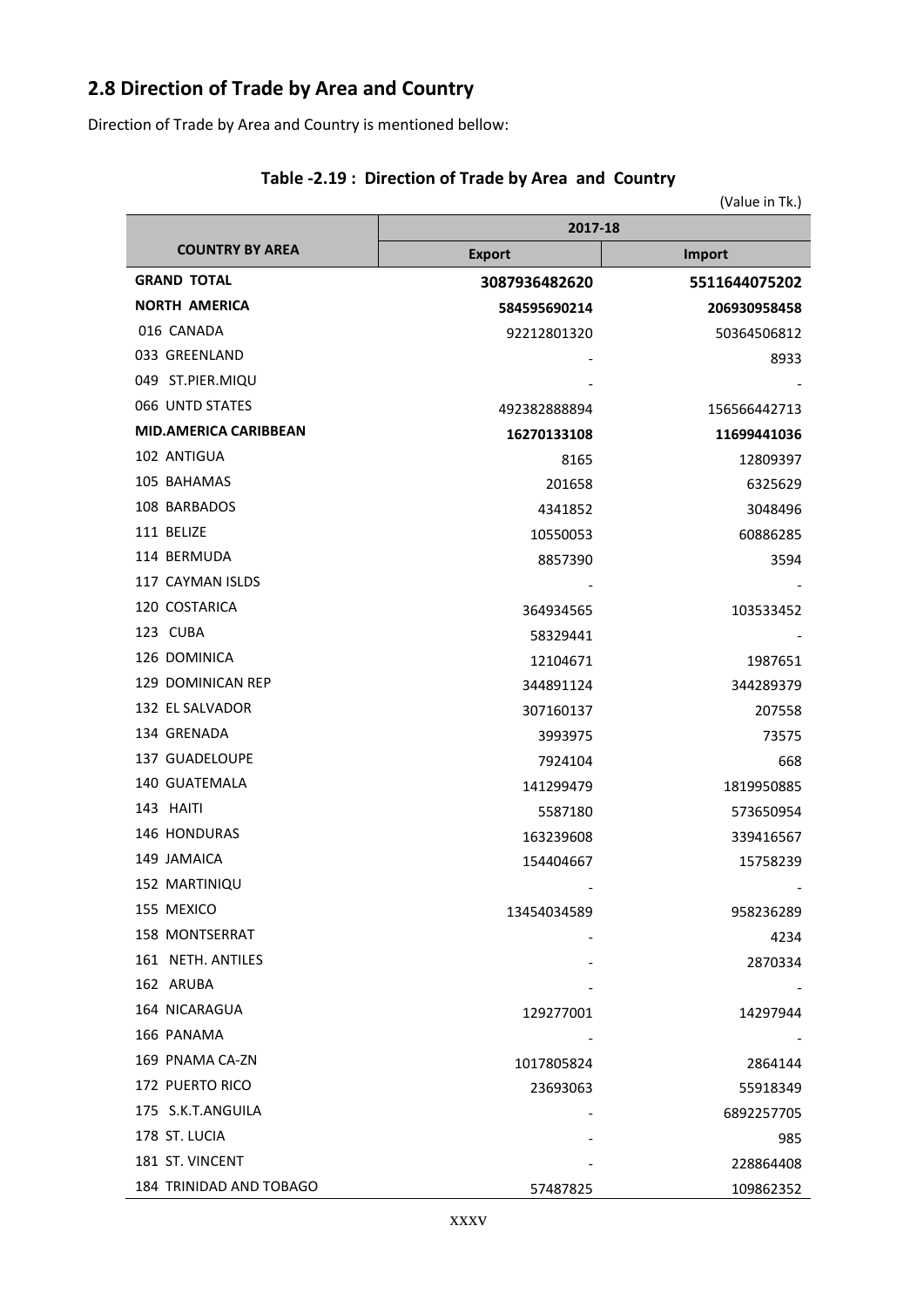## **Table -2.19 : Direction of Trade by Area and Country**

|                           | 2017-18       |              |  |
|---------------------------|---------------|--------------|--|
| <b>COUNTRY BY AREA</b>    | <b>Export</b> | Import       |  |
| 187 TURKS AND CA          |               | 3016468      |  |
| 190 BR.VIRGIN ISLAND      |               | 140778935    |  |
| 193 U.S.VIRGIN ISLAND     | 6737          | 8526560      |  |
| 198 MD. AME CARA          |               |              |  |
| <b>SOUTH AMERICA</b>      | 31383154611   | 245938435262 |  |
| 206 ARGENTINA             | 1475399584    | 89764068380  |  |
| 212 BOLIVIA               | 104098604     | 9530373      |  |
| 218 BRAZIL                | 14522957953   | 135092642527 |  |
| 224 CHILE                 | 7077783782    | 2606624662   |  |
| 230 COLOMBIA              | 3433068667    | 345660738    |  |
| 237 ECUADOR               | 156464824     | 87569514     |  |
| 243 FALKLAND ISL          |               | 827          |  |
| <b>249 FRENCH GUIANA</b>  |               |              |  |
| 255 GUYANA                | 6103903       | 39778507     |  |
| 261 PARAGUAY              | 81693375      | 15996386048  |  |
| <b>268 PERU</b>           | 3515471027    | 291393103    |  |
| 274 SURINAM               | 15678008      | 1235187842   |  |
| 280 URUGUAY               | 958158514     | 448857660    |  |
| 286 VENEZUELA             | 36276370      | 20735081     |  |
| <b>WEST EUROPE</b>        | 1639185339746 | 382705576728 |  |
| 303 ANDORRA               |               | 153892       |  |
| 305 SLOVENIA              | 5395136523    | 337817071    |  |
| 307 AUSTRIA               | 3016926143    | 7507510182   |  |
| 310 BELGIUM               | 71963924020   | 22680617582  |  |
| 314 DENMARK               | 56964984292   | 13133395261  |  |
| 317 FAEROE ISLANDS        | 4982676       | 17718164     |  |
| 321 FRANCE                | 164743119855  | 15466808180  |  |
| 324 FED REP OF GERMANY.   | 489033490614  | 102403285355 |  |
| 328 GIBRALTAR             |               | 2928535      |  |
| 331 GREECE                | 4753090152    | 3067260038   |  |
| 335 VATICAN CITY HOLY SEE |               | 2620089      |  |
| 338 ICELAND               |               |              |  |
| 342 IRELAND               | 14429713148   | 2181714412   |  |
| 345 ITALY                 | 128536670090  | 67330805490  |  |
| 349 LIECHTENSTEN          |               | 722316022    |  |
| 353 LUXEMBOURG            | 23894258      | 437961447    |  |
| 356 MALTA                 | 513451775     | 1513234418   |  |
| 360 MONACO                | 1230524       | 306114       |  |
| 363 NETHERLANDS           | 100108827744  | 30897070804  |  |
| 367 NORWAY                | 7948304280    | 8943974421   |  |
| <b>370 PORTUGAL</b>       | 7197927731    | 1306303205   |  |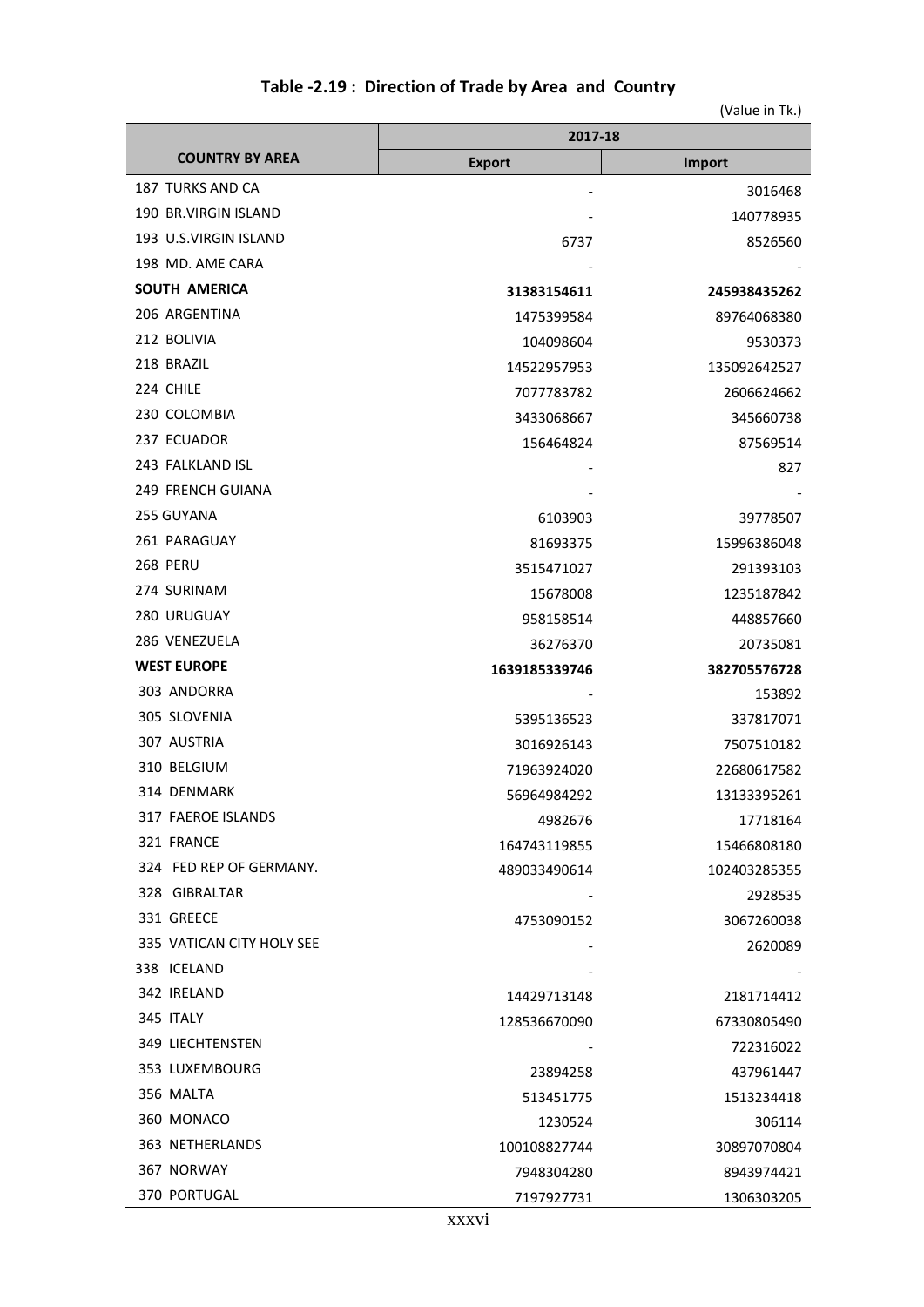| Table -2.19: Direction of Trade by Area and Country |  |  |  |  |  |
|-----------------------------------------------------|--|--|--|--|--|
|-----------------------------------------------------|--|--|--|--|--|

|                        | 2017-18       |              |  |
|------------------------|---------------|--------------|--|
| <b>COUNTRY BY AREA</b> | <b>Export</b> | Import       |  |
| 374 SAN MARINO         |               | 150860117    |  |
| 377 SPAIN              | 201841617530  | 18669200680  |  |
| 381 SALBARD ISL        |               |              |  |
| 384 SWEDEN             | 47546786851   | 11044765571  |  |
| 388 SWITZERLAND        | 7727514784    | 41508804345  |  |
| 391 UNTD KINGDOM       | 327433746756  | 33378145333  |  |
| <b>EAST EUROPE</b>     | 58906596      | 159959251954 |  |
| 405 AZERBAIJAN         | 58906596      | 24755679     |  |
| 406 ARMENIA            | 237422694     | 9136924      |  |
| 407 ALBANIA            | 53142565      | 3962953      |  |
| 409 BELARUS            | 225661968     | 7490074844   |  |
| 414 BULGARIA           | 356807387     | 2610974556   |  |
| 417 KIRGHIZISTAN       | 2669787       | 27995186     |  |
| 421 BYELORUSSIA        |               |              |  |
| 424 CROATIA            | 1360923412    | 716529387    |  |
| 428 CZECHOSLOVAKIA     | 40401901214   | 2661900249   |  |
| 430 SLOVAKIA           | 6978038665    | 141668088    |  |
| 432 ESTONIA            | 119006658     | 138599148    |  |
| 433 LITHUANNIA         | 662917305     | 1505561184   |  |
| 435 FINLAND            | 2747760140    | 21035269869  |  |
| 442 GERMAN DM RP       |               |              |  |
| 444 GEORGIA            | 110619821     | 2727551095   |  |
| 445 SOUTH GEORGIA      |               |              |  |
| 449 HUNGARY            | 528347552     | 781239204    |  |
| 452 LATVIA             | 113353232     | 2440947995   |  |
| 454 MACEDONIA          | 1511350       | 15376511     |  |
| 455 MOLDOVA            | 193494684     | 10217032     |  |
| 456 POLAND             | 79291948379   | 7487166208   |  |
| 463 ROMANIA            | 2289873776    | 1849033227   |  |
| 470 UKRAINE            | 1768492913    | 32799309423  |  |
| 477 RUSSIA & CIS       | 40165708019   | 75427008874  |  |
| 482 BOSNIA HERG        | 167366958     | 54974318     |  |
| 484 YUGOSLAVIA         | 164955        |              |  |

| <b>MD.EAST &amp; NORTH AFRICA</b> | 117448528157 | 445498114881 |
|-----------------------------------|--------------|--------------|
| 507 AFGHANISTAN                   | 573392284    | 11683618     |
| 510 BAHRAIN                       | 571457124    | 2512020908   |
| 514 CYPRUS                        | 399204973    | 48163935     |
| 516 DJIBOUTI                      | 96532360     | 253          |
| 517 EGYPT                         |              |              |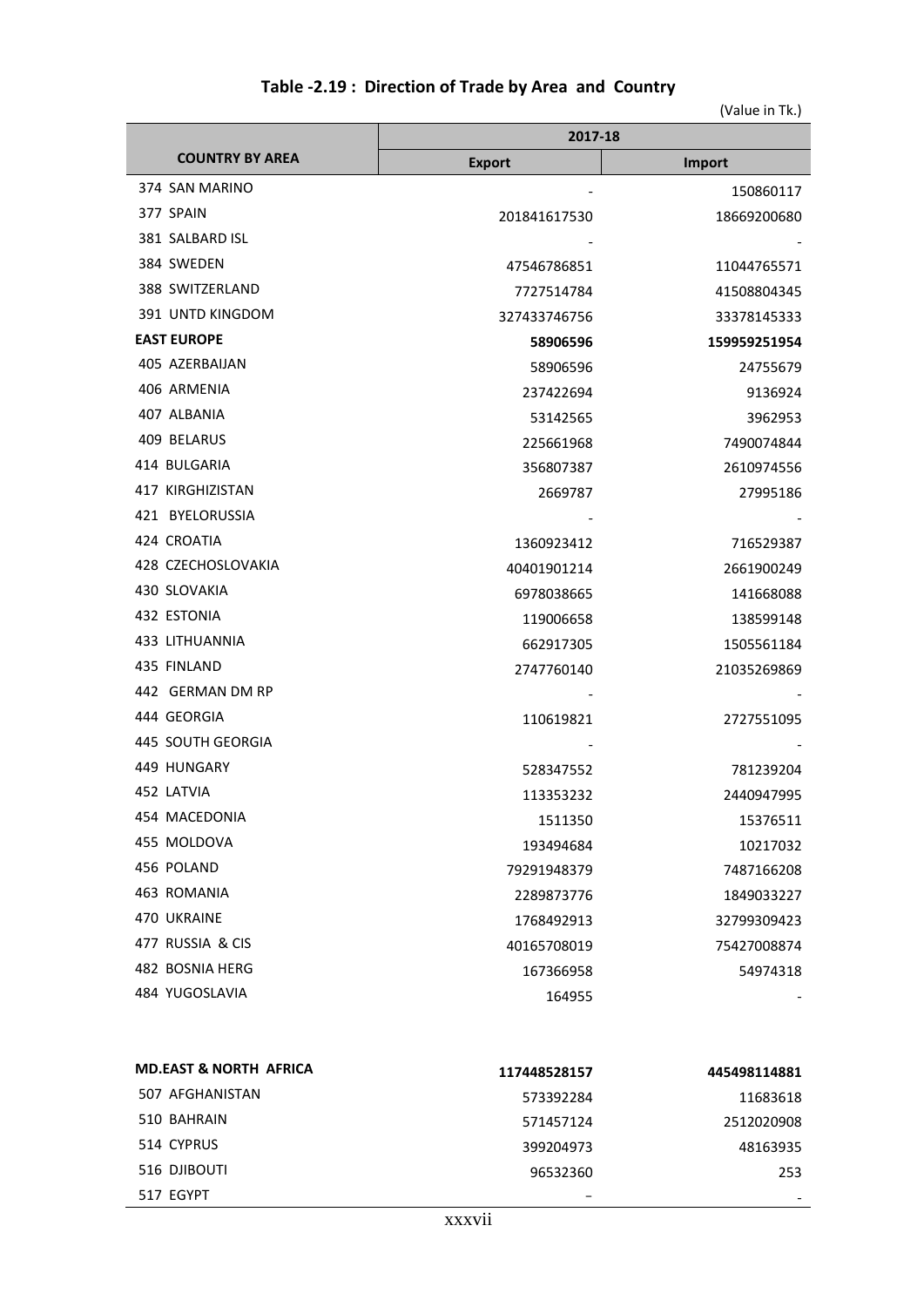|                         | 2017-18       |              |  |
|-------------------------|---------------|--------------|--|
| <b>COUNTRY BY AREA</b>  | <b>Export</b> | Import       |  |
| 521 ETHIOPIA            | 578496420     | 207662497    |  |
| 522 ERITREA             |               | 1379984      |  |
| 524 PALESTINE           | 5758278       | 1198440      |  |
| <b>528 IRAN</b>         | 2947402704    | 219874406    |  |
| 531 IRAQ                | 107482106     | 300072119    |  |
| 535 NEW ISRAEL          | 47896222      | 117430430    |  |
| 538 JORDAN              | 1002896416    | 1296734582   |  |
| 540 KAZAKISTAN          | 460433702     | 2347099643   |  |
| 542 KUWAIT              | 1993140533    | 107255293690 |  |
| 545 LEBANON             | 879342472     | 1980790208   |  |
| 549 LIBY ARAB RP        | 92272906      | 44153        |  |
| 553 NEUTRAL ZONE        |               |              |  |
| 556 OMAN                | 2165053780    | 11960195140  |  |
| 560 PAKISTAN            | 6071776819    | 63997226704  |  |
| 563 QATAR               | 3205740535    | 38046780052  |  |
| 567 SAUDI ARABIA        | 16866262184   | 68495850528  |  |
| 570 SOMALIA             | 1264713458    | 1508         |  |
| 574 SUDAN               | 4111295276    | 55966520     |  |
| 577 SYRIAN ARB.         | 97730180      | 12939        |  |
| 579 TAJIKISTAN          | 57503672      | 584273369    |  |
| 581 TURKEY              | 43371571892   | 33671191718  |  |
| <b>582 TURKMENISTAN</b> | 17001622      | 2155663691   |  |
| 584 UNTD ARAB EM        | 27636716620   | 106722078909 |  |
| 586 UZBEKISTAN          | 2484125800    | 3466189737   |  |
| 588 YEMEN DEM.          |               |              |  |
| 591 YEMEN               | 343327819     | 43235200     |  |
| <b>OTHER AFRICA</b>     | 23425699834   | 119429309117 |  |
| 602 ALGERIA             | 460771040     | 248571128    |  |
| 604 ANGOLA              | 41422451      | 7496021      |  |
| 606 BOTSWANA            | 6467373       |              |  |
| <b>608 BURUNDI</b>      | 42439344      | 3881814      |  |
| 610 UNTD.RP.CAMR        | 377350171     | 8866324289   |  |
| 611 CNT. AF.REP         |               | 80574153     |  |
| 612 CAPE VERD ISLAND    | 52643697      | 19775        |  |
| 614 CEN. AFRICA REP.    |               | 80574153     |  |
| 616 CHAD                | 1134947       | 3033813260   |  |
| 618 COMOROS ISLD        | 25473163      | 2753175      |  |
| 620 CONGO               | 371922390     | 134462609    |  |
| 622 DAHOMEY(BENIN)      | 140738740     | 11665728155  |  |
| 624 EQ.GUINE            | 57929181      | 490136348    |  |
| 627 GABON               | 16060276      | 869378659    |  |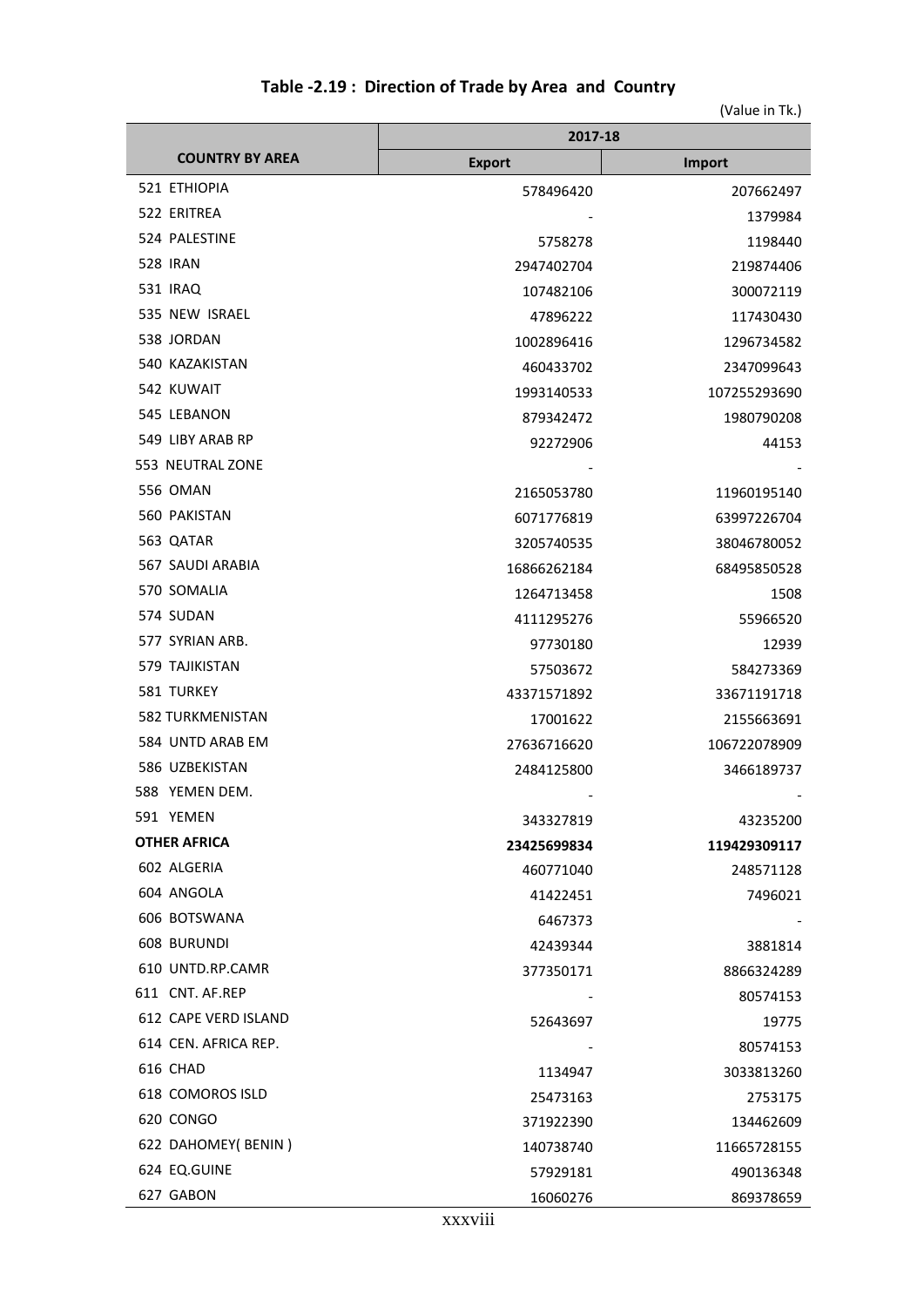|                              | 2017-18       |               |  |
|------------------------------|---------------|---------------|--|
| <b>COUNTRY BY AREA</b>       | <b>Export</b> | Import        |  |
| 628 GAMBIA                   | 52246048      | 38495529      |  |
| 630 GHANA                    | 226268764     | 248134727     |  |
| 632 GUINEA                   | 183331267     | 86699180      |  |
| 635 GUINEABISSAU             | 79853340      | 133128        |  |
| 637 IVORY COAST              | 1439272039    | 5201828076    |  |
| 639 KENYA                    | 2443829218    | 957373238     |  |
| 641 LESOTHO                  | 4050023       | 687468        |  |
| 643 LIBERIA                  | 156985747     | 8763304315    |  |
| 645 MADAGASCAR               | 126046112     | 67121541      |  |
| 647 MALAWI                   | 17856463      | 79860887      |  |
| 649 MALI                     | 2103405535    | 9302029734    |  |
| <b>651 MAURITANIA</b>        | 82095722      | 37524         |  |
| <b>653 MAURITIUS</b>         | 524333289     | 1788557052    |  |
| 655 MOROCCO                  | 1525352796    | 9997932975    |  |
| 657 MOZAMBIQUE               | 35996743      | 1502845777    |  |
| 659 NAMIBIA                  | 507005        | 535839109     |  |
| 661 NIGER                    | 24659941      | 257815        |  |
| 663 NIGERIA                  | 421168163     | 335046931     |  |
| 665<br><b>REUNION ISLAND</b> | 13915061      | 408336        |  |
| 667 RHODESIA(ZIMBABWE)       | 30136707      | 278845172     |  |
| RWANDA<br>669                | 9962948       | 253834        |  |
| ST. HELENA<br>670            |               | 2448240       |  |
| 672 SAO TOMI PRN             | 1332592       | 140312        |  |
| 674 SENEGAL                  | 155233515     | 5025089552    |  |
| 676 SEYCHELLES               | 52814570      | 52382916      |  |
| 678 SIERRA LEONE             | 77200597      | 190368364     |  |
| <b>680 SOUTH AFRICA</b>      | 6947157173    | 19679458537   |  |
| 682 SWAZILAND                | 24236271      | 2878200881    |  |
| 684 UNTD.RP.TANZ             | 393698875     | 1950452185    |  |
| 686 TOGO                     | 5649605       | 1776601976    |  |
| <b>688 TUNISIA</b>           | 575940941     | 9643293792    |  |
| 690 UGANDA                   | 3840772971    | 6495719346    |  |
| 692 BURKINO FASO/UPPER VOLTA | 249293006     | 6853441111    |  |
| 694 ZAIRE                    |               |               |  |
| 696 ZAMBIA                   | 6744014       | 292880171     |  |
| <b>SOUTH ASIA</b>            | 134226577114  | 1883054609137 |  |
| 717 BHUTAN                   | 359599632     | 6306271722    |  |
| 723 BR.IND.OC.TR             |               | 250550        |  |
| 729 BRUNEI                   |               |               |  |
| 734 MYANMAR                  | 1768091245    | 22994854489   |  |
| 746 INDIA                    | 76172584495   | 776828017492  |  |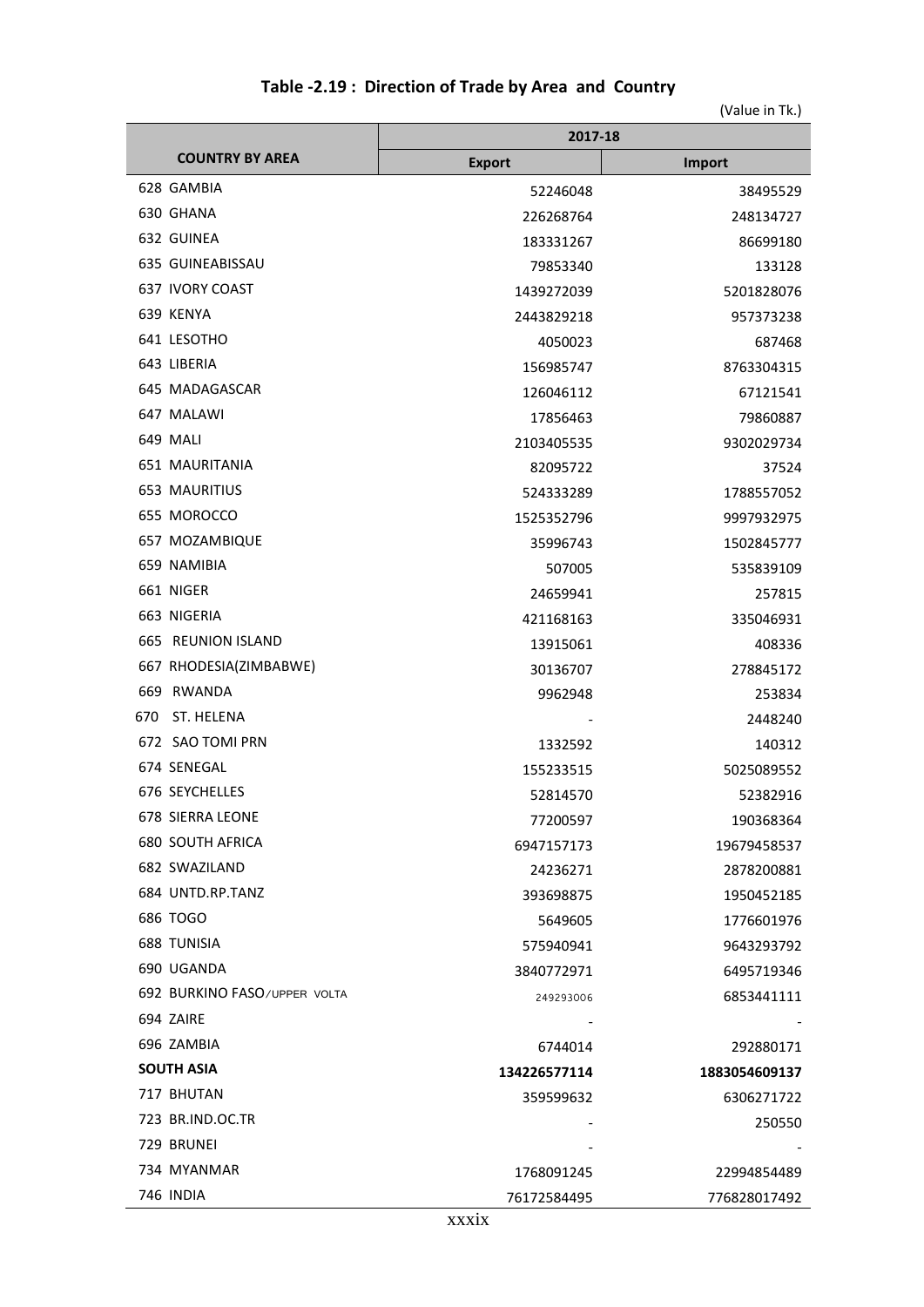|  |  | Table -2.19: Direction of Trade by Area and Country |  |  |
|--|--|-----------------------------------------------------|--|--|
|--|--|-----------------------------------------------------|--|--|

|                        | 2017-18       |               |  |
|------------------------|---------------|---------------|--|
| <b>COUNTRY BY AREA</b> | <b>Export</b> | <b>Import</b> |  |
| 752 INDONESIA          | 5042603829    | 248801439403  |  |
| 758 MALAYSIA           | 19526475354   | 212228656882  |  |
| 764 MALDIVES           | 442260409     | 3428793728    |  |
| 769 NEPAL              | 3734048952    | 1123617973    |  |
| 775 SINGAPORE          | 19726407123   | 475440080642  |  |
| 781 SRI LANKA          | 2610094071    | 12635913888   |  |
| 783 EAST TIMOR         | 5669844       | 342           |  |
| 787 THAILAND           | 4838742160    | 123266712026  |  |
| <b>EAST ASIA</b>       | 245154189514  | 1931657711659 |  |
| 807 CAMBODIA           | 465726468     | 207560106     |  |
| 814 CHINA              | 77347716623   | 1181248657737 |  |
| 821 HONG KONG          | 26080747164   | 243939874116  |  |
| 828 JAPAN              | 106602465022  | 175551910489  |  |
| 835 KOREA DEMO         | 8651226       | 17184255      |  |
| 842 KOREA REP.         | 21045681630   | 130481447174  |  |
| 849 LAOS               | 61202092      | 7016567       |  |
| 856 MACAU              | 15122918      | 3566231093    |  |
| 863 MONGOLIA           | 43824311      | 4137061       |  |
| 870 PHILIPPINES        | 3862745445    | 1924576468    |  |
| 877 TAIWAN             | 5007660702    | 100963029501  |  |
| 884 VIETNAM D RP       | 4612648913    | 93746087092   |  |
| <b>OCEANIA</b>         | 118411130292  | 124770666970  |  |
| 902 AMERICAN SAM       | 1085769       | 26756         |  |
| 905 AUSTRALIA          | 58511066059   | 69976881338   |  |
| 908 BR.ANTR.TERR       |               |               |  |
| 911 SOLOMON ISLA923    | 31540083      | 30459977      |  |
| 914 BOUVET IS          | 2391570       | 1707          |  |
| 917 CANTON ISLDS       |               |               |  |
| 920 CHRISTMAS ISLAND   |               | 482703        |  |
| 923 COCOS ISLNDS       |               | 4195523       |  |
| 926 CRISTMAS ISLAND    |               |               |  |
| 928 COOK ISLANDS       |               | 29760         |  |
| 929 FIJI               | 165915487     | 34332046      |  |
| 932 FR.POLYNESIA       | 20874985      |               |  |
| 934 FR.SO.ANT.TR       |               | 15003         |  |
| 937 GILBERT ISLD       |               |               |  |
| 940 GUAM               | 174207        | 419           |  |
| 943 HEARD MCDON ISLAND |               |               |  |
| 946 JOHNSTON ISL       |               |               |  |
| 948 KIRIBATI           | 9962358       | 104394191     |  |
| 949 MIDWAY ISLDS       |               |               |  |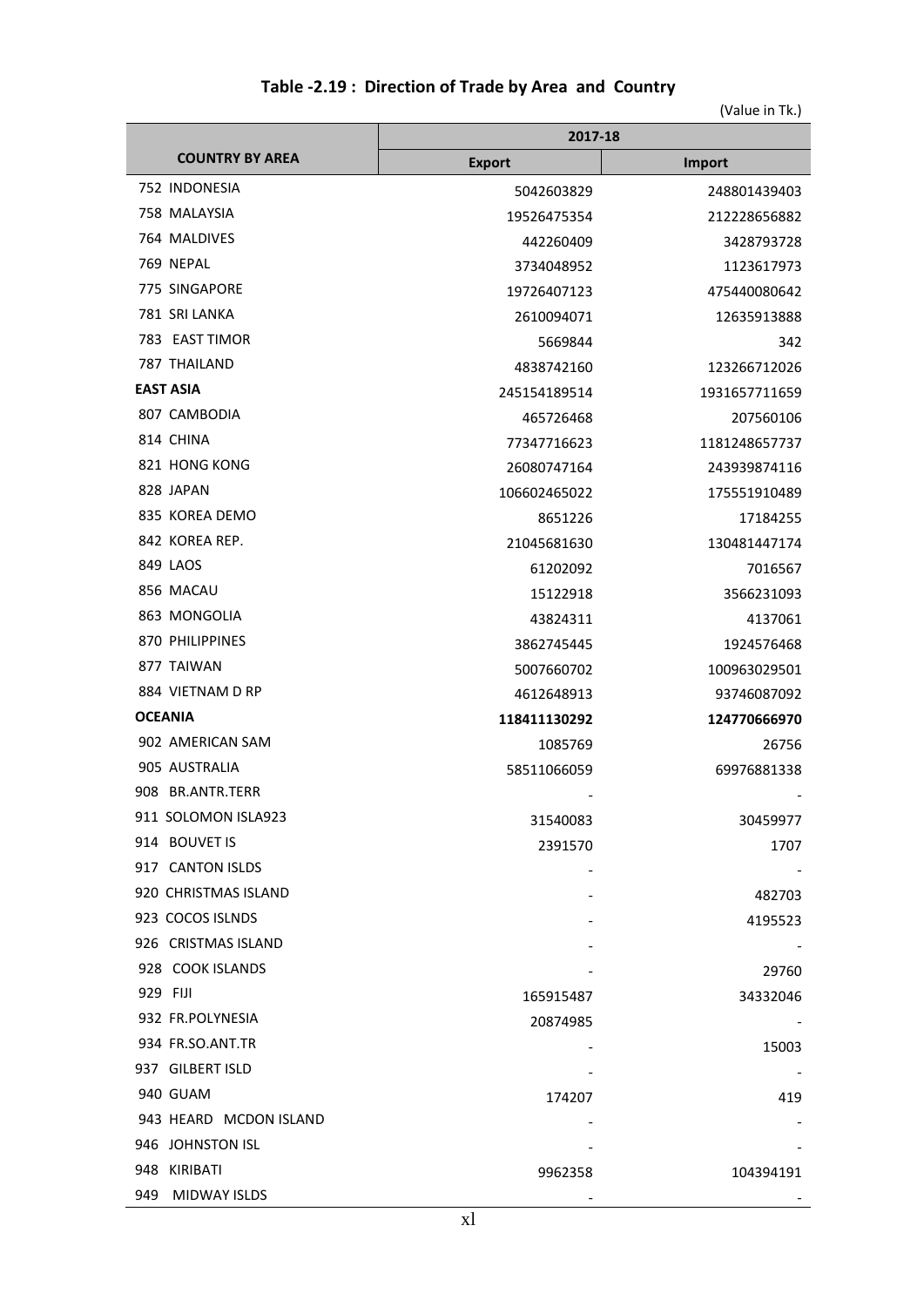|  |  | Table -2.19: Direction of Trade by Area and Country |  |  |  |
|--|--|-----------------------------------------------------|--|--|--|
|--|--|-----------------------------------------------------|--|--|--|

|     |                        | 2017-18       |             |  |  |
|-----|------------------------|---------------|-------------|--|--|
|     | <b>COUNTRY BY AREA</b> | <b>Export</b> | Import      |  |  |
| 950 | <b>MICRONESA-FS</b>    |               |             |  |  |
| 952 | <b>NAURU</b>           |               | 3054781     |  |  |
| 955 | <b>NEW CALEDONE</b>    | 21770800      | 182496      |  |  |
| 958 | VANUATU (N.HEBRID)     | 66223396      | 80770550    |  |  |
| 961 | <b>NEW ZEALAND</b>     | 6851639962    | 19216861358 |  |  |
| 964 | <b>NIUE ISLAND</b>     |               |             |  |  |
| 966 | <b>NORFOLK ISLD</b>    | 55006873      |             |  |  |
| 969 | PACIFIC ISLD           |               |             |  |  |
| 970 | PALAU                  |               |             |  |  |
|     | 972 PAPUA N.GUIN       | 233866255     | 816791556   |  |  |
| 975 | PITCAIRN ISLAND        |               |             |  |  |
| 981 | <b>TONGA</b>           | 8154680       | 1688        |  |  |
| 982 | <b>TOKELAU</b>         |               | 15180388    |  |  |
| 983 | <b>TOVALU</b>          |               |             |  |  |
| 984 | US.MIS.PSC.I           |               |             |  |  |
| 987 | <b>WAKE ISLAND</b>     |               |             |  |  |
| 990 | <b>WALLIS FUT. I</b>   |               | 365647      |  |  |
| 993 | WEST.SAMOA             | 8048780       | 70711096    |  |  |
| 996 | MAR.SLAND              |               | 164638828   |  |  |
| 999 | <b>OTHER COUNTRIES</b> | 52423409028   | 34251289159 |  |  |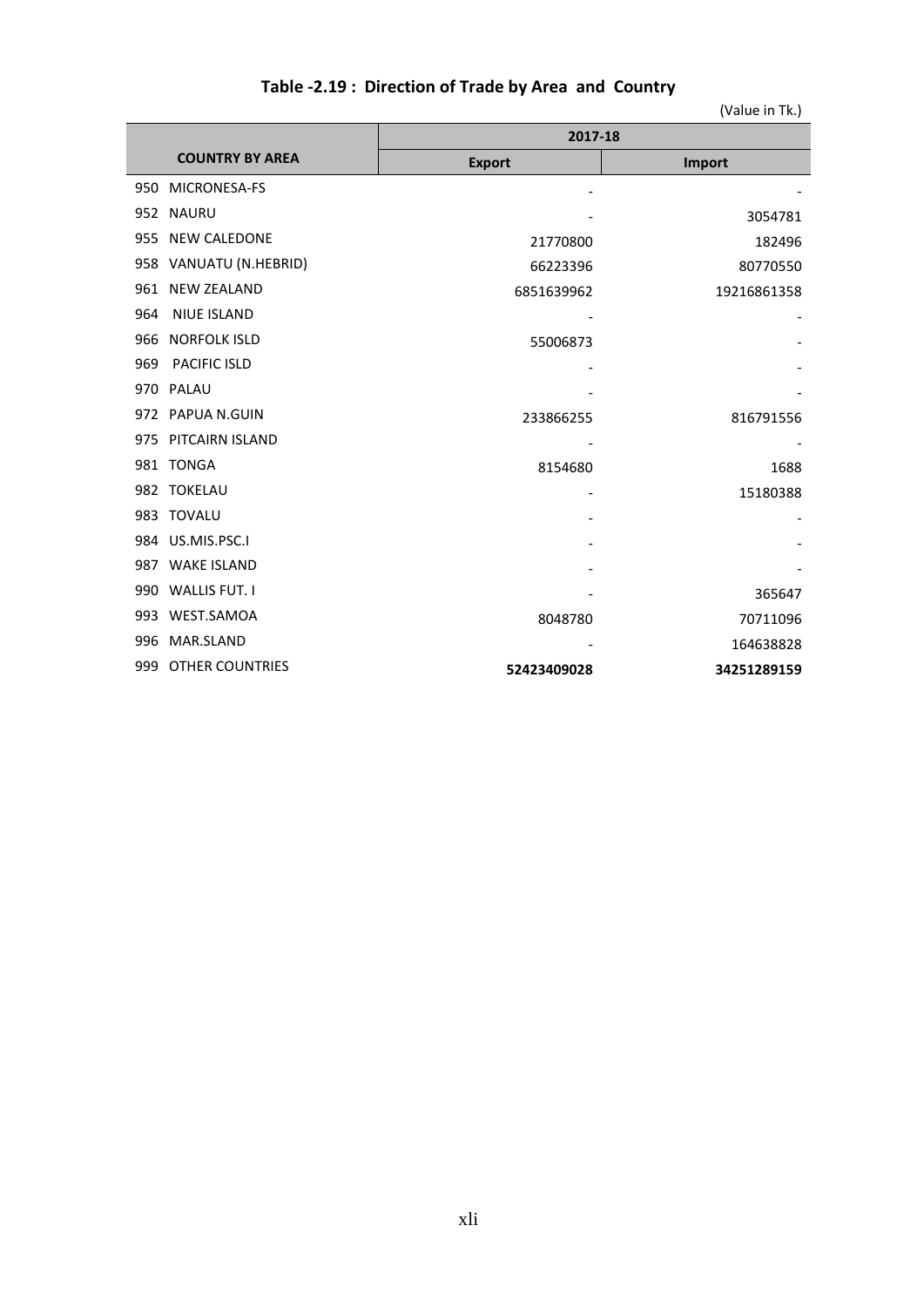# **STATISTICAL TABLES EXPORTS**